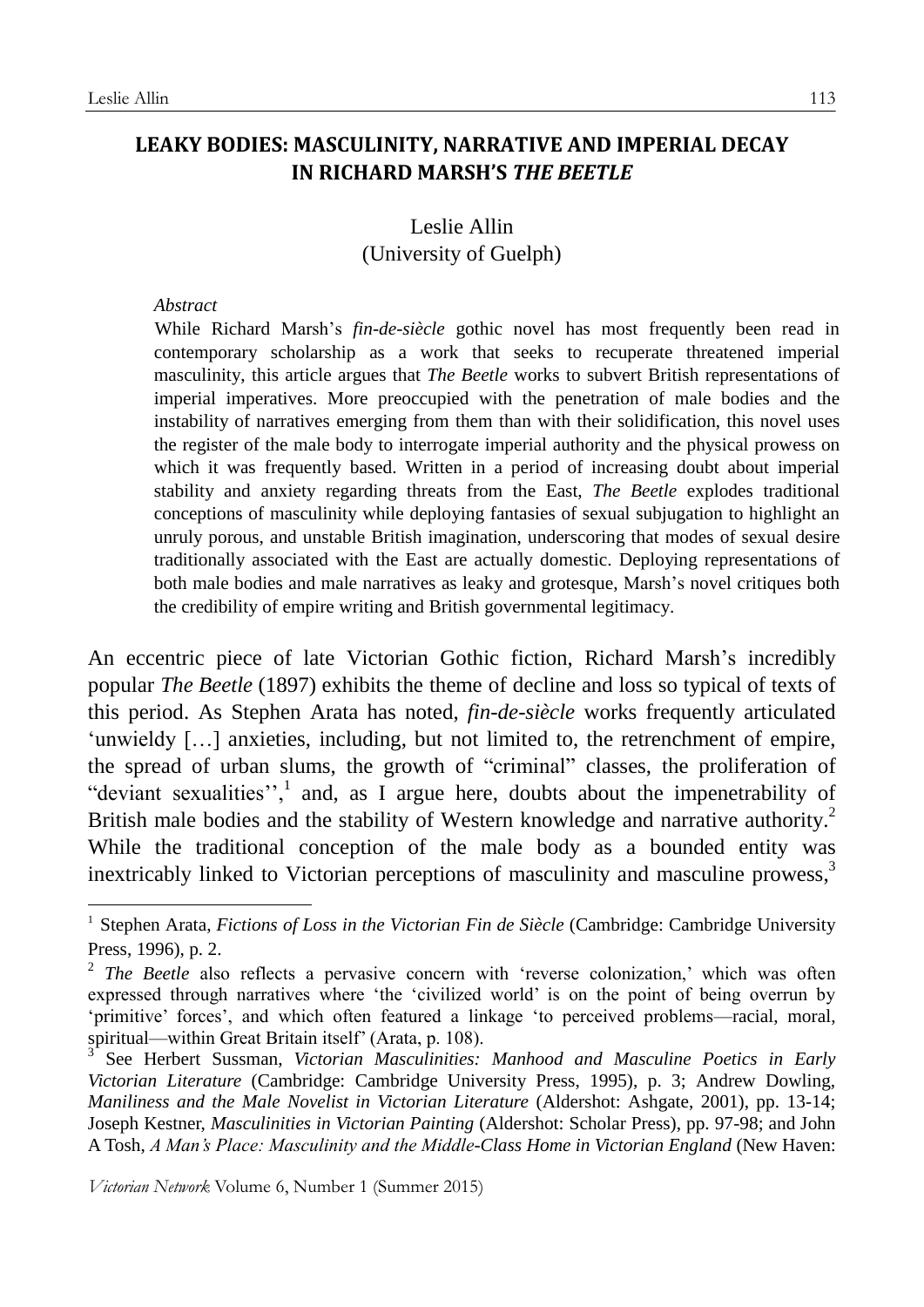in the context of imperial decay, *The Beetle* represents both the male body and male imagination as porous entities, rather than solid ones.<sup>4</sup> Interrogating the boundaries of both bodies and institutional and fictional empire writing, ultimately linking bodily sensation to narrative through the 'erotics of reading,"<sup>5</sup> this novel critiques justifications of patriarchal governance and imperial legitimacy: which ultimately become leaky, grotesque, and thus profoundly unstable. Thus, this Gothic text is an example of late Victorian empire writing that, while seemingly indulging in imperial fantasy, actually deploys a strategy of auto-critique (that is, demonstrating its own instabilities by way of excavating its ostensible representations) in order to destabilize imperial epistemology.

*The Beetle*'s concerns with the frailty of masculinity, the penetration of the male body, and the dissolution of narrative efficacy are timely: British economic institutions faced pressure surrounding the maintenance of the Suez Canal, $^6$  anxieties about sexual exchange and contagion were coming to the fore, and the Egyptian Question and the Mahdist menace loomed on the horizon. Tapping into prevalent popular concerns about British economic and cultural stake in Egypt,<sup>7</sup> Marsh's novel brings the impacts of imperial projects in Egypt on British masculinity to the home front as it uses the metaphor of invaded physical bodies to explore the instabilities of bodies of knowledge as constructed by culturally and institutionally authorized imperial narratives. In working through these problems of stability, *The Beetle* explores dangers of gender disruption, capture, physical dissolution, bodily penetration, and threats to normativity and to 'white skin"<sup>8</sup> in the *fin-de-siècle*

<u>.</u>

<sup>8</sup> Richard Marsh, *The Beetle* [1897] ed. Julian Wolfreys (Peterborough, Ontario: Broadview Press, 2004), p. 86. Further references are given after quotations in the text.

Yale University Press, 1999), pp. 187-189.

<sup>4</sup> As Pamela K. Gilbert has shown in *The Citizen's Body: Desire, Health, and the Social in Victorian England* (Columbus: Ohio State University Press, 2007), the tension between the fluid and solid body that Herbert Sussman suggests is so crucial to the formation of Victorian manhood was not only pervasive, but crucially underpinned discourses of social health (pp. 133-134).

<sup>&</sup>lt;sup>5</sup> Arata uses this term to describe the libidinal aspects of reading: the deferral, deciphering, and grasping of textual information (pp. 68-69).

<sup>6</sup> See Alise Bulfin's 'The Fiction of Gothic Egypt and British Imperial Paranoia: The Curse of the Suez Canal' in *English Literature in Translation 1880-1920*, 54:4 (2011), pp. 411-443.

<sup>7</sup> Throughout the nineteenth century, Egyptian lore and imagery increasingly infused British art and literature. Even the chauvinist J.W. Buel described Egypt as 'the parent of human advancement' that 'gave to the world the genius of substantial progress, which developed the highest intellectual faculties, builded [sic] magnificent cities, established museums of arts, set examples of human aggrandizement, produced surprising results in engineering, created sciences, and gave form to government and law' in *Heroes of the Dark Continent: A Complete History of all the Great Explorations and Discoveries in Africa, from the Earliest Ages to the Present Time* (Freeport, New York: Books for Libraries Press, 1971), p. 33.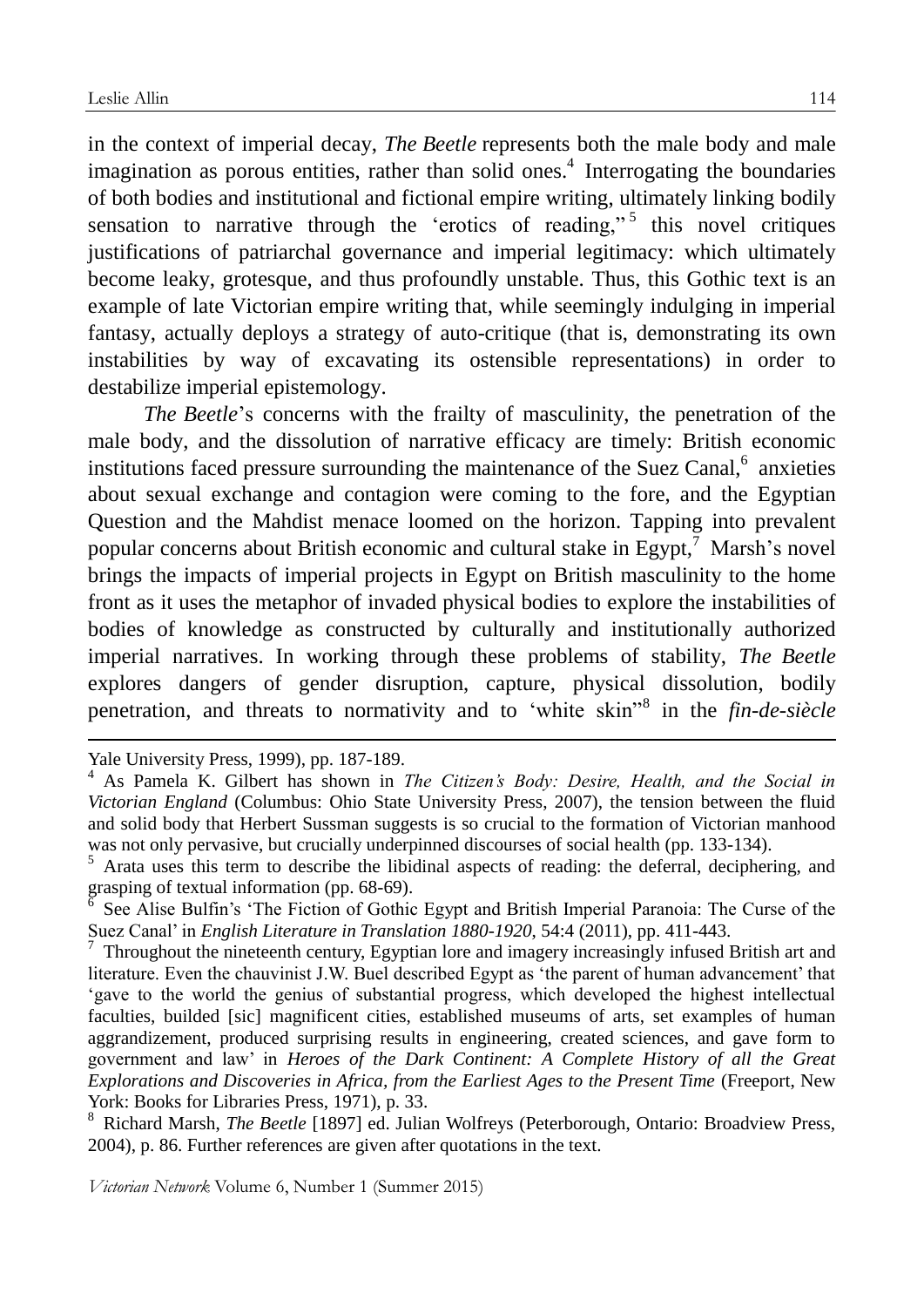British imagination. In a four-part narrative, the novel begins with the perspective of Robert Holt, an unemployed clerk, who, emaciated and exhausted, crawls into a mysterious house in the western suburbs of London in search of shelter. Inside, he is hypnotized, assaulted, and possessed by the Lord of the Beetle, a bi-gendered, shapeshifting priest(ess) in the cult of Isis. He is sent on a mission across London to steal a packet of letters from celebrity parliamentarian Paul Lessingham, whose own fraught history of subjugation by the Beetle has rendered him traumatized. The creature then uses these letters, written by Paul's fiancée, Marjorie Lindon, an independent young woman sympathetic to Lessingham's Liberal politics, to draw her into its schemes and abduct her. Also sucked into the subsequent mysterious hazards is Sydney Atherton, a mercurial gentleman scientist who is Marjorie's confidant and would-be lover. Sydney's narrative takes over from Holt's and conveys his supposed devotion to Marjorie, his fiery competition with Paul, and his discovery of the Beetle's plan for vengeance against Paul for escaping its clutches. Marjorie's story then comes in: recounting her dedication to Paul, her encounter with the near-dead Holt, which leads her into the Beetle's trap, and the events leading up to her subsequent capture. Detective Champnell's narrative follows: he is employed to track down the transgressor, account for Sydney's truce with Paul, the newly formed band's chase after the Beetle and the hypnotized Marjorie, whose identity the Beetle disguises by dressing her in men's clothes, and her ultimate (if incomplete) rescue.

One way to read the search for Marjorie is as a quest that galvanises male bonds, establishes the efficacy of the British network of communication, patriarchal social networks, technology, railways, transportation, the telegraph, and so on.<sup>9</sup> This would complement a reading of Paul Lessingham as a broken man rebuilt, having overcome his cowering fear of his Eastern adversary and being sparked into action by the threat of losing his prized fiancée.<sup>10</sup> Seemingly affirming this transformation, Champnell observes Paul's arousal into activity: 'he was getting a firmer hold of the strength which had all but escaped him […] he was becoming more and more of a man' (p. 315). Such a narrative of recuperation, however, is ultimately unfulfilled: not only is resolution absent, but, upon closer examination of the dynamics between characters, genders, and narration, the idea that the novel offers a conventionally heroic male defence of British space, bodies, and identity is profoundly troubled. Critics tend, to varying degrees, to recognize the gender-disrupting work this novel

<u>.</u>

<sup>9</sup> This is how Stoker's *Dracula* (1897), so often compared to Marsh's novel, is typically read.

<sup>&</sup>lt;sup>10</sup> Jennifer McCollum, 'Animation and Reanimation in the Victorian Gothic' (Diss. University of Washington, 2012), p. 180; and Patricia Margree, '"Both in Men's Clothing": Gender, Sovereingty and Insecurity in Richard March's The Beetle', in *Critical Survey*, 19:2 (2007), pp. 63-81 (p. 77); read Lessingham in precisely this way.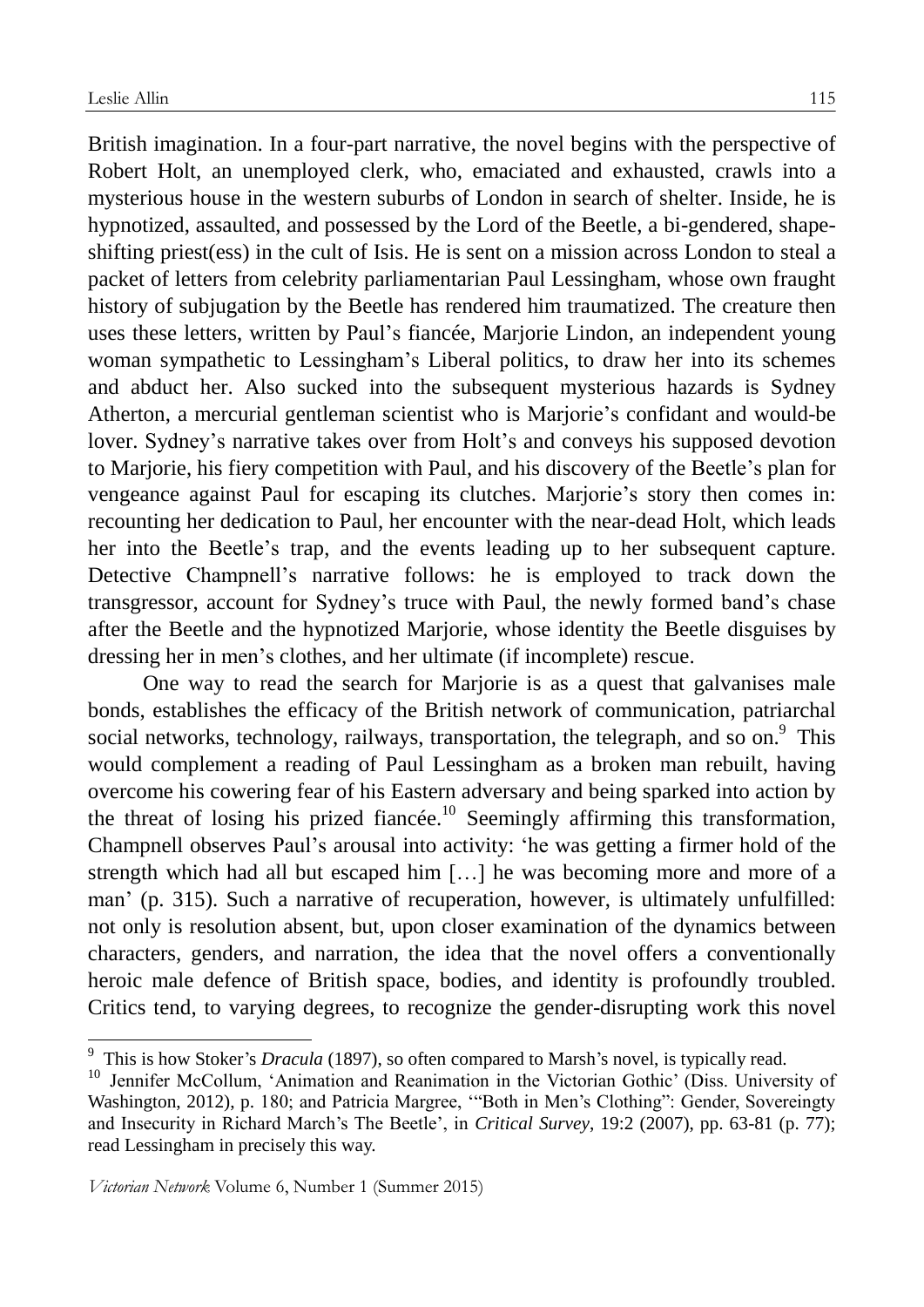enacts, but frequently read *The Beetle* as participating in, rather than challenging, an extant imperialist patriarchal ideology.<sup>11</sup> While recognizing that the novel's problematic construction of the East is crucial for understanding the terms by which *The Beetle* engages the Egyptian Question and its impact on British manhood, I also want to suggest that the novel's rendition of the East is more complex than many critics have allowed for; whilst on the one hand activating numerous stereotypes about the Orient and articulating various forms of threat, Marsh's text participates in the established discourse in order to highlight these fears and draw readers' attention to his real target: British conduct and fantasy. Whilst the novel's concern with British morality has been recognized, $12$  this article zones in on Victorian gendered power dynamics, articulating how doubts about morality, reliability, and empire writing register in treatments of the male body, and how this novel uses this register to point to the grotesqueness of imperial narratives and render them suspect.

This article thus draws out *The Beetle's* underlining of the relationship between character, body, and narrative, and in doing so redresses the assumption that *The Beetle* is dedicated to maintaining patriarchal dominance and stability:  $13$  its ostensibly authoritative male characters are in fact just the opposite. Examining the problematics of the bodies and narratives of male characters typically understood as manly men (Atherton, Lessingham, and Champnell) I argue that the novel underscores the leakiness of male bodies in order to pull apart traditional narratives of British manliness and male narratives about empire. Such norms frequently celebrated men's bodies as being bounded, solid, and impermeable. As Elizabeth Grosz points out, traditionally it is

woman's corporeality [that] is inscribed as a mode of seepage […] The metamorphics of uncontrollability, the ambivalence between

<sup>13</sup> See, for instance, Margree.

<sup>&</sup>lt;sup>11</sup> For instance, Kelly Hurley adopts an Orientalist reading of *The Beetle* in 'The Inner Chambers of All Nameless Sin: *The Beetle*, Gothic Female Sexuality, and Oriental Barbarism', in *Virginal Sexuality and Textuality in Victorian Literature*, ed. Lloyd Davis (Albany: New York Press, 1993), pp. 193-213, suggesting that 'textual stereotypes that construct the oriental as "Other'" serve a unifying function for the culture that produces them, a culture which, in the service of a coherent and idealized self-definition, denies those qualities that threaten or undermine its own self-image and projects them onto extracultural groups […] a paranoiac text like *The Beetle* serves to reflect and feed into British suspicion of contempt for Egyptians during a period of heightened British military activity in Egypt.', (pp. 196-7).

<sup>&</sup>lt;sup>12</sup> Julian Wolfreys, in 'Introduction' (Marsh, pp. 9-34) is less condemning than Hurley, arguing that 'the human-scarab pursues the politician Paul Lessingham, less from some irrational and barbaric Oriental blood-lust, than out of a sense of injustice for the "barbaric" English defilement of ancient Egypt's sacred locations', p. 24.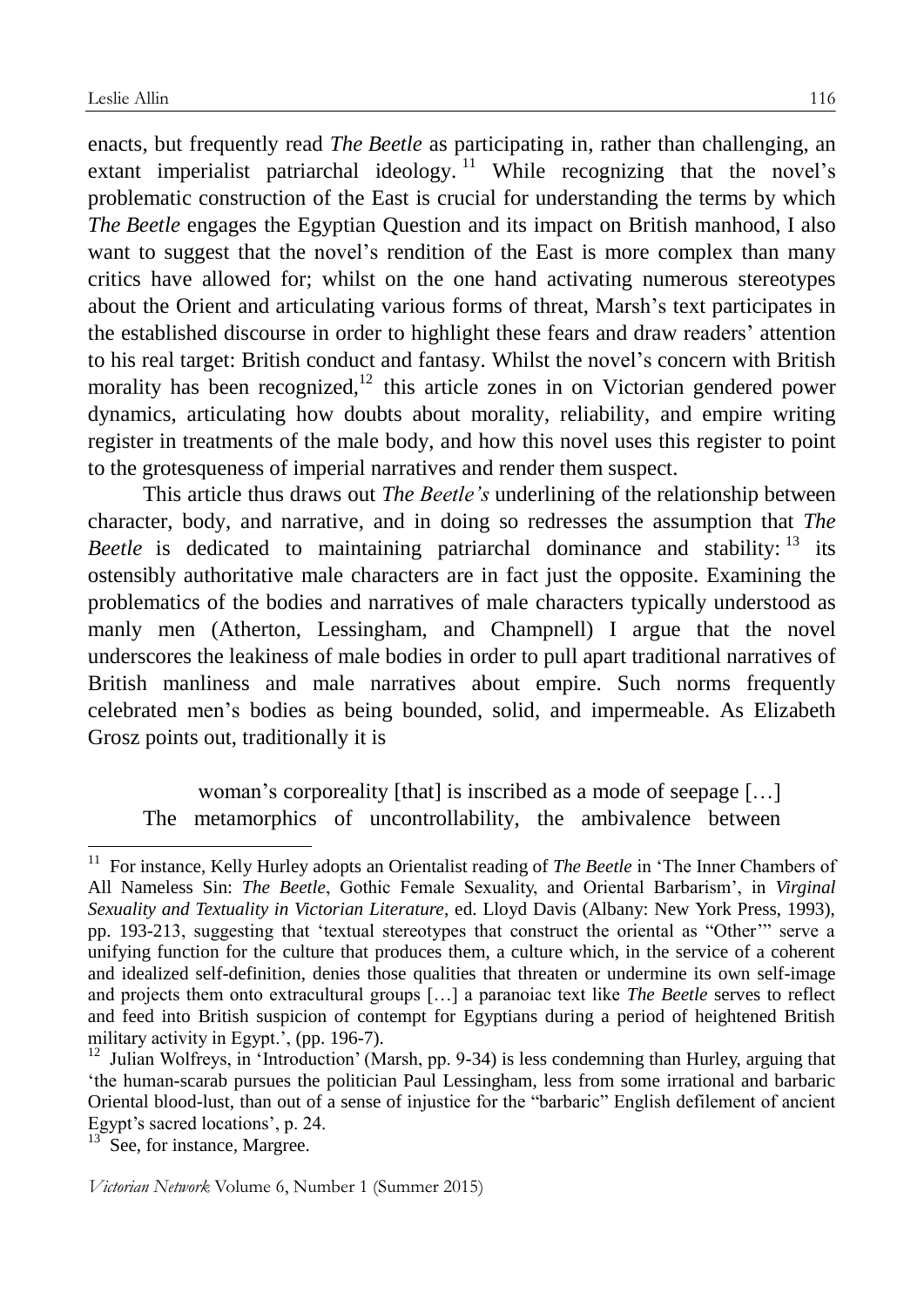desperate, fatal attraction and strong revulsion, the deep seated fear of absorption, the association of femininity with contagion and disorder, the undecidability of the limits of the female body […] its powers of cynical seduction and allure are all common themes in literary and cultural representations of women (p. 203).

While men's bodies have tended to be defined in contradistinction to this construct, *The Beetle* inverts this ontology, representing men's bodies and/or their narratives (their credibility) as leaky, unstable, and subject to various forms of penetration: undermining the grounds on which representations of Eastern "Others" and assertions of imperial legitimacy stand. Kelly Hurley has explored a number of ways in which late Victorian Gothic fiction has deployed the threat of the porous male body in order to render subjectivity fragmented and permeable. The leaky body becomes profoundly dangerous to identity: 'If the distinction between liquid and solid can be effaced, then other, more crucial oppositions—between human consciousness and the material body, for instance—threaten to collapse as well' (p. 35). Thus, in much *finde-siècle* Gothic, material threats such as undifferentiated bodies, slime, and grotesque creatures threaten to permeate, eat, and fully absorb the object of desire. As we will see in *The Beetle*, however, it is not so much the material danger of the leaky male body, though this certainly has repercussions for masculine identity, that acts as the most fearsome peril, but rather the untrustworthy, sexually violent, and seductive narrative representations that threaten to consume passive readers, drawing them into dark imperial fantasies.

# **Subjugation**

<u>.</u>

The novel's most overtly emasculated man, Robert Holt, experiences penetration on a number of levels: he is homeless, and therefore has no "fortress" beyond his own body; he's mesmerized and surveyed by the Beetle; and ultimately the stability of his narrative comes apart. From the beginning, Holt's unemployment circumstances fracture his independence. In approaching what turns out to be the Beetle's lair in search of shelter, he encounters an entrapment that destroys any remaining autonomy.<sup>14</sup> Upon entering, he becomes engulfed by 'panic [at] the presence [of] something evil'. In attempt to resist this presence in the darkness, Holt becomes rigid

<sup>&</sup>lt;sup>14</sup> As McCollum suggests, the house is presented with 'vagina-like imagery' (p. 183): 'When he [Holt] sticks his arm through the hole [of the window] he finds that 'it was warm in there!' (p.183). While Holt starts out as the penetrator of the space, once he is inside, the sexual metaphor flips, and his becomes the invaded body.

*Victorian Network* Volume 6, Number 1 (Summer 2015)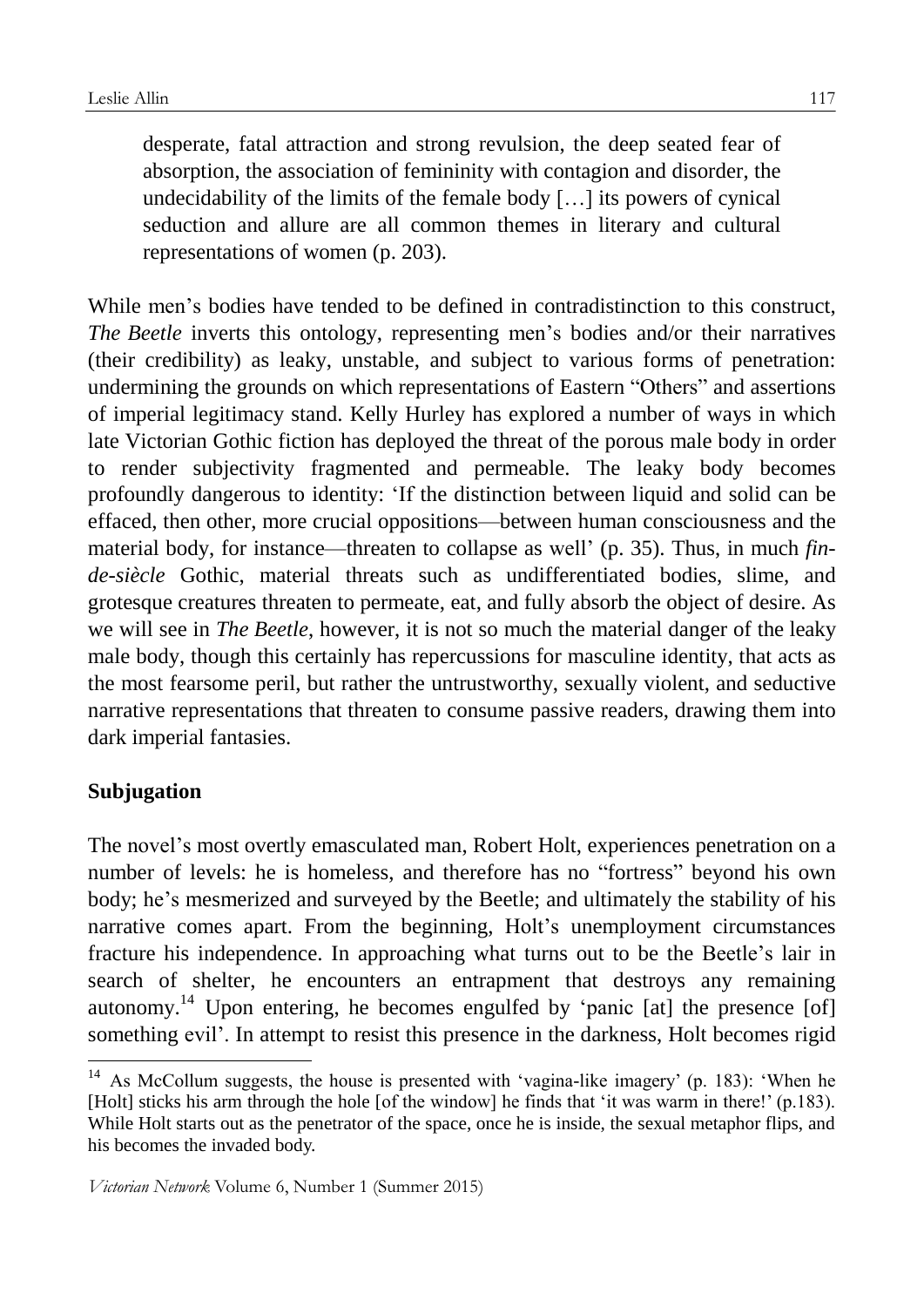<u>.</u>

and frozen, 'stricken by a sudden paralysis'. A Theweleitian reading would understand this stiffness as an attempt to ward off the threat of female envelopment.<sup>15</sup> Instead of successfully becoming a phallus himself, however, Holt is emasculated: he admits, though 'I made an effort to better play the man [,] I knew that, at the moment, I played the cur' (p. 49). His bodily control fails, as he is overpowered and 'constrained': 'I could not control a limb; my limbs were as if they were not mine' (p. 50). This presentation of the male body as incapable becomes more entrenched as Holt renders himself sexually dominated by the creature:

On a sudden I felt something on my boot, and, with the sense of shrinking, horror, nausea, rendering me momentarily more helpless, I realized that the creature was beginning to ascend my legs, to climb my body […] it mounted me, apparently, with as much ease as if I had been horizontal [...]

Higher and higher! It had gained my loins. It was moving toward the pit of my stomach. The helplessness with which I suffered its invasion was not the least part of my agony […] I had not a muscle at my command (p. 51).

This presages Lessingham's description of being captured and sexually assaulted in a 'horrible den' (p. 243) in Cairo, where he is 'emasculated' (p. 245) and rendered 'incapable of offering even the faintest resistance' (p. 243). Submission thus becomes a major problem for both men. Indeed, Holt reflects, 'such passivity was worse than undignified, it was galling' (p. 52).

If subjugation is central in these passages, the particular characteristics of the subjugator underpin the ostensible threat to masculine prowess. When 'the man in the bed' (p. 52) bids Holt 'Undress!', 'A look came on his face, as I stood naked in front of him, which, if it was meant for a smile, was a satyr's smile, and which filled me with a sensation of shuddering repulsion' (p. 55). For Marsh's readership, 'satyr' would have connoted lasciviousness, lechery, and male-on-male rape, as well as signalled the blurring of lines demarcating species: the union of two orders coming together in one monstrous body. It is this menacing, unclassifiable body that renders Holt 'impoten[t]' (p. 62). Furthermore, Holt's physical frailty is linked directly to the

<sup>&</sup>lt;sup>15</sup> Klaus Theweleit's analysis in *Male Fantasies* (Minneapolis: University of Minnesota Press, 1987), I of Freikorps officers' terror of feminized 'flow' and their defensive response of 'stiffening' is highly relevant here. In an effort to retrench the male body's boundaries, to repel the grotesque feminine force that threatens, the male figure seeks to become hard and impenetrable. In Holt's case, this fails completely, and the would-be phallus that his body has become is powerless here.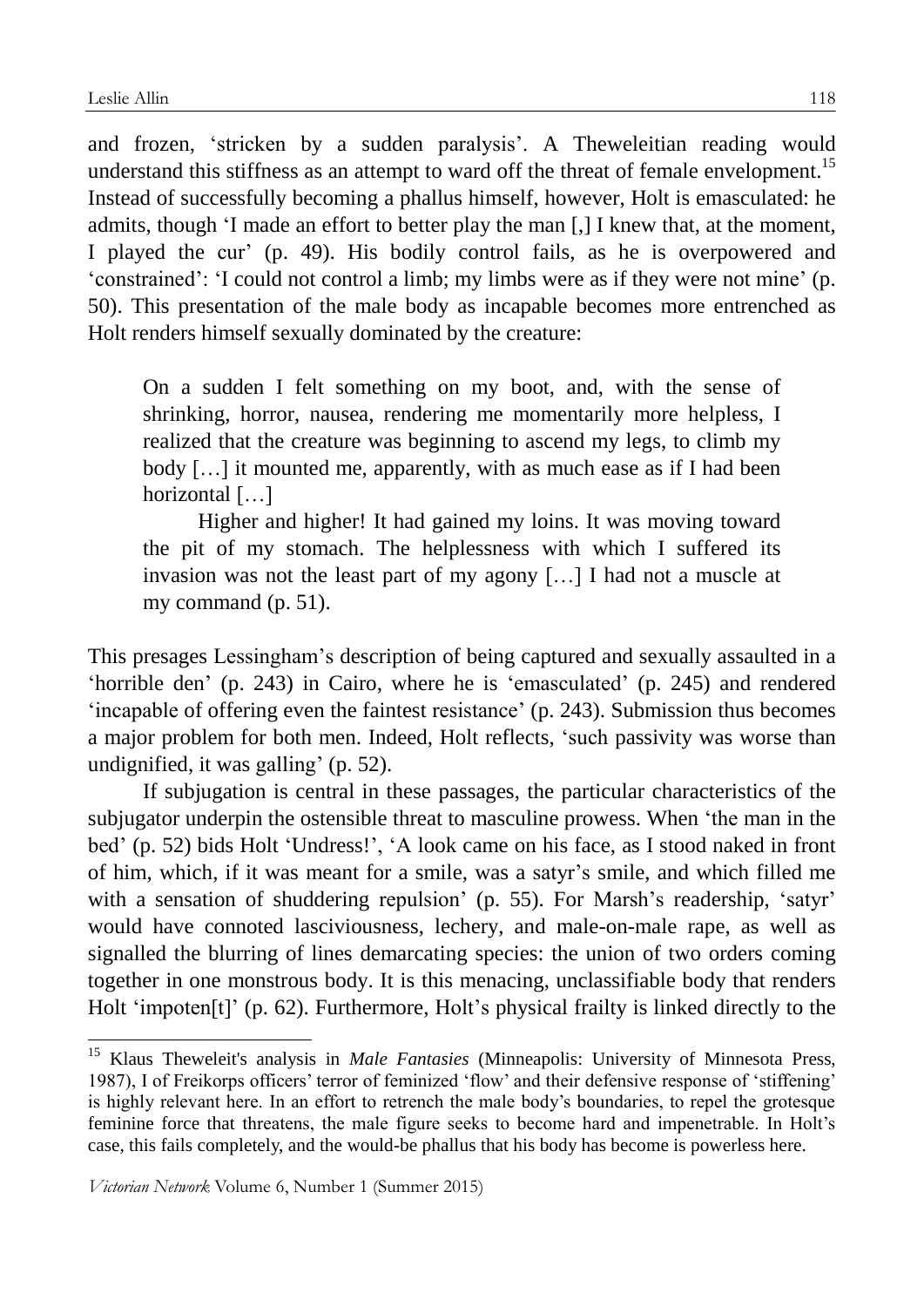1

questionability of his narrative. Holt's inability to read the "Other", especially in terms of gender, renders his powers of discernment dubious. In fact, as Holt admits to being suspicious of tricks being played on his 'abnormally strained imagination' (p. 76), these weaknesses undermine his story: observation as a form of knowledge dependent on the physical body becomes unstable.

The ramifications of subjugation for the male body, this power/knowledge dynamic, and authorship are devastating. Returning from his burglary mission, Holt's body is in quite a state:

I was in a terrible sweat,—yet tremulous as with cold; covered with mud; bruised, and cut, and bleeding,—as piteous an object as you would care to see. Every limb in my body ached; every muscle was exhausted; mentally and physically I was done; had I not been held up willy nilly, by the spell which was upon me, I should have sunk down, then and there, in a hopeless, helpless, hapless, heap (p. 84).

In other words, the Beetle's control exhausts Holt's body, which in turn becomes grotesque here. Fluid exchange with the environment through sweat, blood, and mud renders his body porous and open, as opposed to bounded and closed.<sup>16</sup> However, this absence of boundaries also characterizes the very form of this passage. The sentences run on, ramble, and are held together by semi-colons – in other words, closure is continually deferred. At each possible point of suture, Holt's narrative repeatedly extends through it, refusing to be stitched shut. Additionally, the alliteration in the final sentence here doubly prolongs the closure, not only through repetition, but also through the use of soft sounds. The fricatives h and s serve to defy both the boundary of the sentence and of the body; these last four words together produce a panting sound, as the breath quickly moves in and out of the body, circulating convulsively. This passage, both thematically and formally, pushes against the construction of the male body and narrative as bounded.

Meanwhile, the crucial vehicle of Holt's penetration is surveillance. He reflects that leading up to his invasion, 'I had the horrible persuasion that, though unseeing, I was seen; that my every movement was being watched' (p. 49). It is the

<sup>&</sup>lt;sup>16</sup> Minna Vuohelainen, "Cribb'd, Cabined, and Confined": Fear, Claustrophobia and Modernity in Richard Marsh's Urban Gothic Fiction' in *Journal of Literature in Science*, 3:1 (2010), pp. 23-36, makes the point that in this novel, the city of London seems to shrink around and envelope characters through fog, rain, and wind, thus employing the gothic theme of spatial transgression (pp. 30-31), but I would also suggest that these elements work to saturate the body and thus threaten its borders.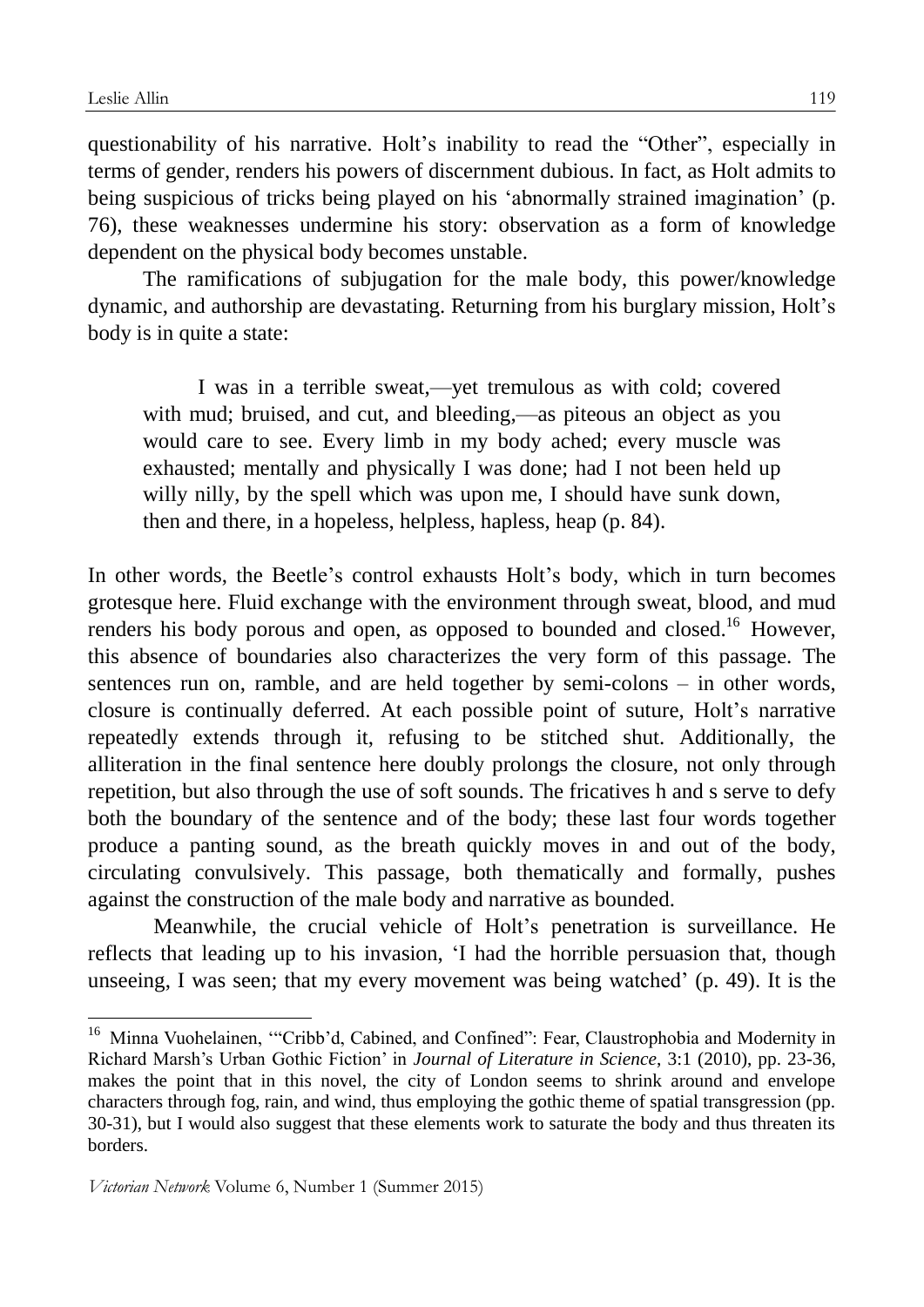creature's eyes that 'held me enchained, helpless, spell-bound. I felt that they could do with me as they would; and they did' (p. 53). The erotics of looking are overtly intertwined with power here, as this scene foreshadows Paul's description of his bigendered captor when he recalls his own subjugation in the Cairo den: 'And, while she talked, she kept her eyes fixed on my face. Those eyes of hers! […] They robbed me of my consciousness, of my power of volition, of my capacity to think,—they made me wax in her hands'. This surveillance, or visual penetration, is disabling for both men. They are certainly physically powerless, but significantly, through this, they also lose the power of utterance. Paul confesses, 'I do not think that after she touched my wrist I uttered a word' (p. 240), just as Holt becomes incapable of speaking his own story: '[the words] came from me, not in response to my will power, but in response to [the Beetle's] […] what he willed that I should say, I said'. This loss of power over his own narrative has a profound effect on Holt's sense of prowess: 'For the time I was no longer a man; my manhood was merged in his' (p. 54). Even worse, as we find at the end of the novel, Holt himself did not in fact write his narrative; rather, it has been compiled second-hand through Marjorie's and Sydney's memories. This cobbled-together history, on reflection, becomes extremely unstable. Thus, as the novel establishes authorship as deeply intertwined with masculinity and efficacy, it demonstrates, using the register of Holt's permeable body (and mind) to undercut his manhood, that his account of the Eastern "Other" and his own participation in the events that unfold are less than credible; his narrative of imperial contact remains inadequate.

# **Unreliability**

1

Sydney Atherton, on the other hand, has been read by some as the closest thing in this novel to a representation of normative masculinity. For one thing, Sydney is the only man in the novel able to resist the Beetle's attempts to hypnotize him. As Natasha Rebry points out, the dynamics of mesmerism were gendered (p. 145): the mesmerizer was associated with active masculinity while the mesmerized was associated with passive femininity. Since 'the sensitive something which is found in the hypnotic subject happens, in me, to be wholly absent' (p. 105), he is able to resist the Beetle's attempt to penetrate him mentally, thereby ostensibly affirming his manliness. Other reasons he may appear at first to occupy the role of traditional hero<sup>17</sup> are his impressive stature, his well-established attractiveness, his breeding and

 $17$  Margree reads him precisely in this way (p. 73).

*Victorian Network* Volume 6, Number 1 (Summer 2015)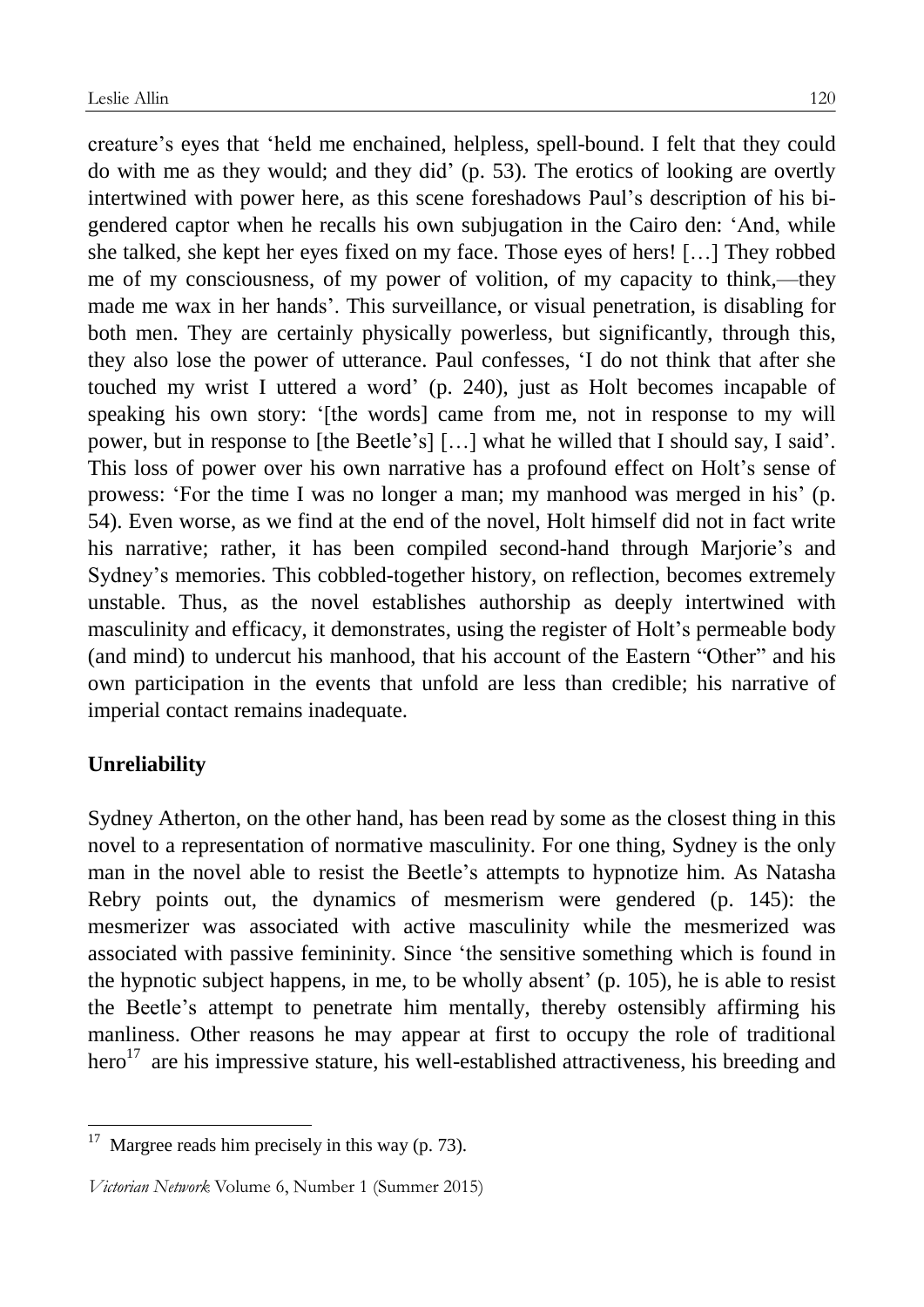1

status,<sup>18</sup> and, of course, his 'long, drooping, moustache,' (p. 83) which we can easily read as phallic. In Marjorie's opinion he is 'quick, and cool, and fertile in resource, and […] showed to most advantage in a difficult situation' (p. 209). On closer examination, however, it becomes apparent that these qualities are brought to the fore only to show how even the novel's most traditional model of masculinity is subject to "foreign" invasion as his narrative opens itself up to critique.

Atherton is blocked from the full position of hero in a number of ways. He becomes Marjorie's object of humour as she relentlessly ridicules him, emasculating and infantilising him. He also proves himself to be an unreasonable, impulsive man, driven by his vacillating moods, and morally flawed. A gentleman scientist, he excitedly 'plan[s] legalized murder—on the biggest scale it had ever been planned', and there are certain obvious kinks in his ethics:

If weapons of precision, which may be relied upon to slay, are preservers of the peace—and the man is a fool who says they are not! then I was within reach of the finest preserver of the peace imagination had ever yet conceived.

What a sublime thought to think that in the hollow of your own hand lies the death of nations,—and it was almost in mine (p. 102).

His ambitions are indeed imperial, tying him directly to an expansionist, belligerent stance of which the Aboriginal Protection Society (founded 1837) would have been quite critical; Sydney plans destructive experiments in 'one of the forests of South America, where there is plenty of animal life, but no human' (p. 118). Dismissing both the presence of indigenous and animal life, Sydney reveals the morals of his projects to be profoundly misdirected concerning the impacts of military research.<sup>19</sup>

<sup>&</sup>lt;sup>18</sup> Roger Luckhurst similarly reads Sydney's middle-class station and ability to resist hypnosis as markers of masculine power in *The Invention of Telepathy, 1870-1901* (Oxford: Oxford University Press, 2002).

<sup>&</sup>lt;sup>19</sup>Anna Maria Jones likewise finds Sydney problematic, condemning his propensity for killing street cats at random: 'Arguably, a Victorian audience might have been less shocked by Atherton's impromptu animal testing than many twenty-first-century readers; however, given the popularity and visibility of the anti-vivisection movement and of the Royal Society for the Prevention of Cruelty to Animals, which had been instrumental in passing the Drugging of Animals Act (1876) and the Cruelty to Animals Act (1876), it seems likely that many of Marsh's readers would have understood Sydney's actions as at least legally culpable if not morally reprehensible', 'Conservation of Energy, Individual Agency, and Gothic Terror in Richard Marsh's *The* Beetle, or, What's scarier than an ancient, evil, shape-shifting bug?' in *Victorian Literature and Culture*, 39:1 (2010), pp. 65- 85 (p. 78). Further references are given as citations in the text.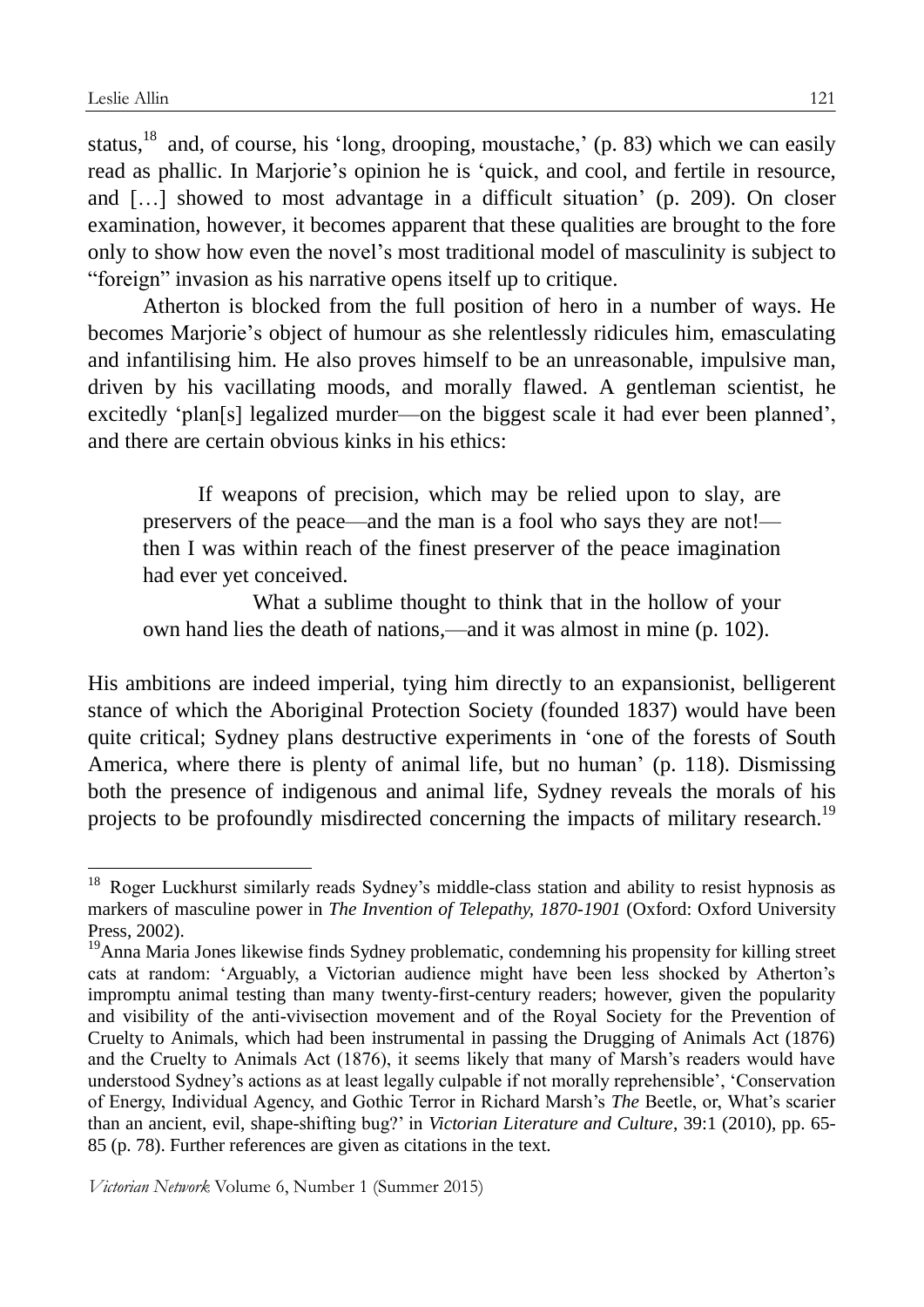As Anna Maria Jones aptly puts it, 'Of all people, Sydney Atherton seems ill-suited to hold 'the life and death of nations' in his ham-fisted hands' (p. 79). In these ways, he fails to uphold the masculine ideals of control, restraint, and honour.

Most importantly for recognizing his narrative as unreliable, however, is the fact that Atherton's accounts are frequently contradictory. His descriptions of Lessingham's physique are inconsistent: Sydney at one time sketches Paul as 'broad shoulder[ed]' (p. 75), and at another as 'a stick of a man' (p. 92). Atherton is also evasive about his reasons for letting Holt escape after robbing Lessingham of Marjorie's letters (provoking Champnell to remark, 'at certain seasons, Atherton is a queer fish,—but that [letting Holt escape] sounds very queer indeed' [p. 250]). Furthermore, he withholds from his own narrative the likelihood that, after hours of drinking with his friend Woodville, he finds himself quite intoxicated (as his behaviour indicates) when the Beetle appears at his lab in the middle of the night. This of course renders his account of what happened less than firm. In Atherton's words, 'My own senses reeled' (p. 138); 'whether or not I had been the victim of an ocular delusion I could not be sure' (p. 145). Thus, if the ostensible standard of British manliness is feminized, infantilized, vacillating, and profoundly unreliable, then the standard British ideal is very much in trouble.

Sydney's questionability intensifies, however, when he admits to the Beetle that its attempts to con him will not work, since 'I'm a bit in that line myself, you know' (p. 142). Whatever the 'line' is to which he refers here, this admission aligns Atherton's practices with those of the creature. And in terms of his position as a scientist and technological producer whose interest in 'legalized', and therefore statesanctioned, 'murder' and weapons of war (p. 102) is very much aligned with militant imperial imperatives and national prowess, Atherton destabilizes British masculine identity through his embodiment of the disruptive qualities belonging to the very "Other" to which he is ostensibly opposed. In other words, Atherton becomes associated with the East and its attendant threats. The text subtly continues to position him in this way. While Sydney's inventions are on one hand products of Western science and technology, references to his work suggest otherwise. The chapter title, 'Atherton's Magic Vapour' (p. 131) connotes sorcery, his lab is described as a 'wizard's cave' (p. 154), and he boasts to the Beetle: 'You may suppose yourself to be something of a magician, but it happens, unfortunately for you, that I can do a bit in that line myself […] my stronghold […] contains magic enough to make a show of a hundred thousand such as you' (p. 145).

Indeed, though he has his own 'magic', Atherton finds himself drawn to the Beetle's mysterious powers: 'If the thing had been a trick, then what was it? Was it something new in scientific marvels? Could he give me as much instruction in the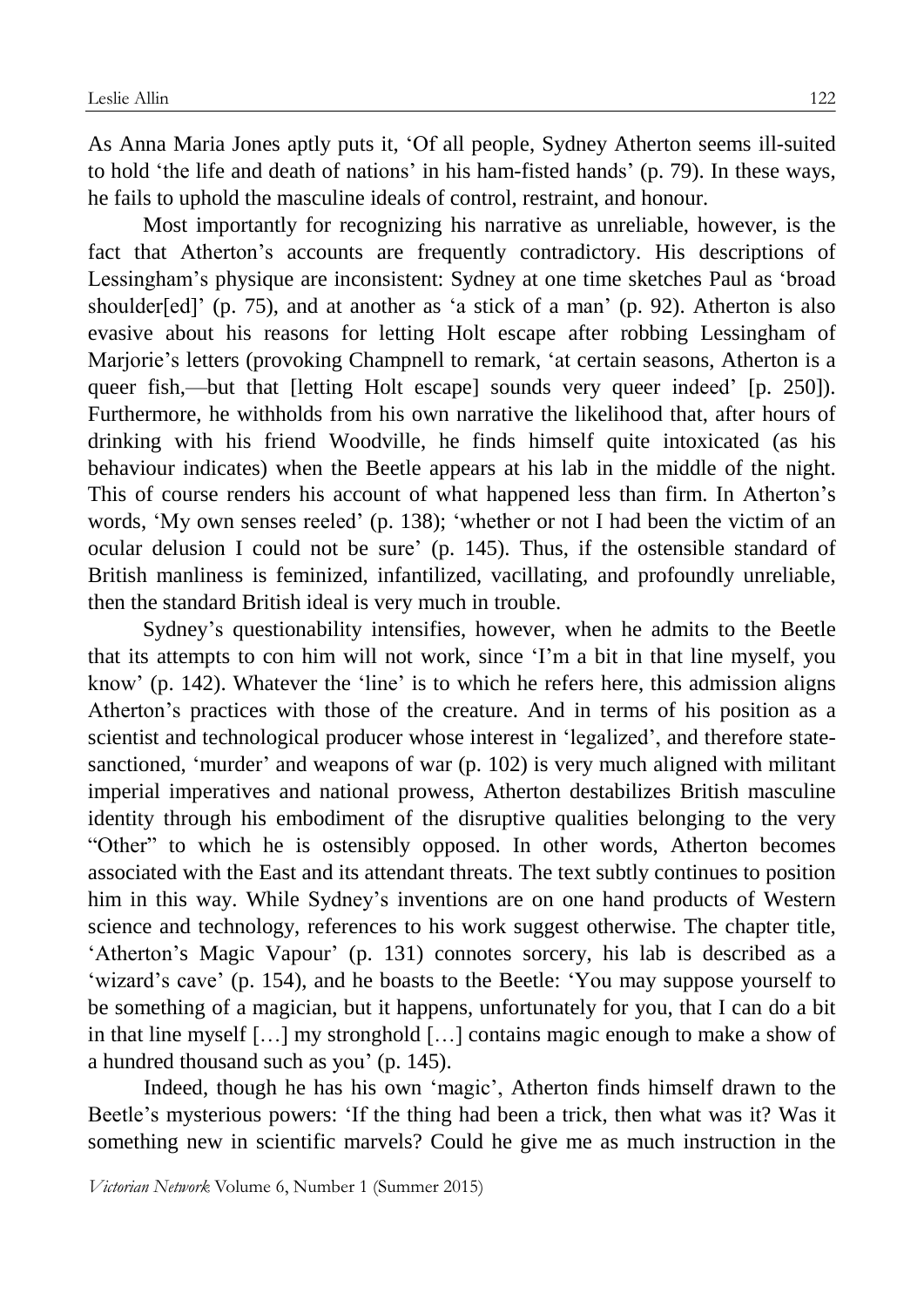qualities of unknown forces as I could him?' (p. 146). He recognizes the Beetle's extraordinary abilities, musing, 'there is more in heaven and earth than is dreamed of in our philosophy' (pp. 149-50). Meanwhile, Marjorie ascribes to Atherton extraordinary powers: of sex appeal: 'I have heard it said that he possesses the hypnotic power to an unusual degree, and that, if he chose to exercise it, he might become a danger to society' (p. 194). This is seemingly teasing and lighthearted, but Atherton's other disruptive, destabilising qualities and the very real danger to humanity he poses through his 'pleasant little fancy [...] for slaughtering my fellows' (p. 155) render this 'hypnotic power' akin to the Beetle's. Lastly, as the Beetle compares Atherton to itself, it remarks, 'Those who hate are kin' (p. 143). Both Atherton and the Beetle are menaces associated with the East that reside in London; but, with Atherton, threats traditionally associated with the foreign are now represented not only through a sense of 'reverse colonization'<sup>20</sup> as the foreign controls spaces within the metropole, but as emerging from within male British bodies and narratives themselves.

# **Indeterminacy**

Paul Lessingham, too, represents infiltration of the supposed foreign into the domestic male body. Similarly to Holt, Lessingham starts out an emasculated figure. His story of penetration emerges as he relates his capture and subjugation in Cairo by the Children of Isis that rendered him a 'fibreless, emasculated creature' (p. 245). Significantly, by the close of the novel, he doesn't recover fully and it is implied that he never will. But if Paul is a penetrated figure, he is simultaneously a sign of indeterminacy.

Descriptions of Lessingham are vague. For Holt he is 'a fine specimen of manhood' (p. 64). The Beetle only says that 'he is good to look at': 'He is straight, straight as the mast of a ship,—he is tall,—his skin is white; he is strong' (p. 64), giving an idea of manly qualities rather than a physical image of Paul. Atherton, as we have seen, gives different accounts of Lessingham's appearance. But while Lessingham's body resists being confirmed, the same is true of his character; his back-story is heterologic. The Beetle describes him as 'all treachery', 'false', and 'hard as the granite rock,—cold as the snows of Ararat. In him there is none of life's warm blood' (p. 64). Importantly, the Beetle's story and Paul's are contradictory: Lessingham maintains he was imprisoned and violated, while the Beetle rages, Paul 'has taken [her] to his bosom' only to 'steal from her like a thief in the night' (p. 64).

 $20$  See Arata, p. 108.

*Victorian Network* Volume 6, Number 1 (Summer 2015)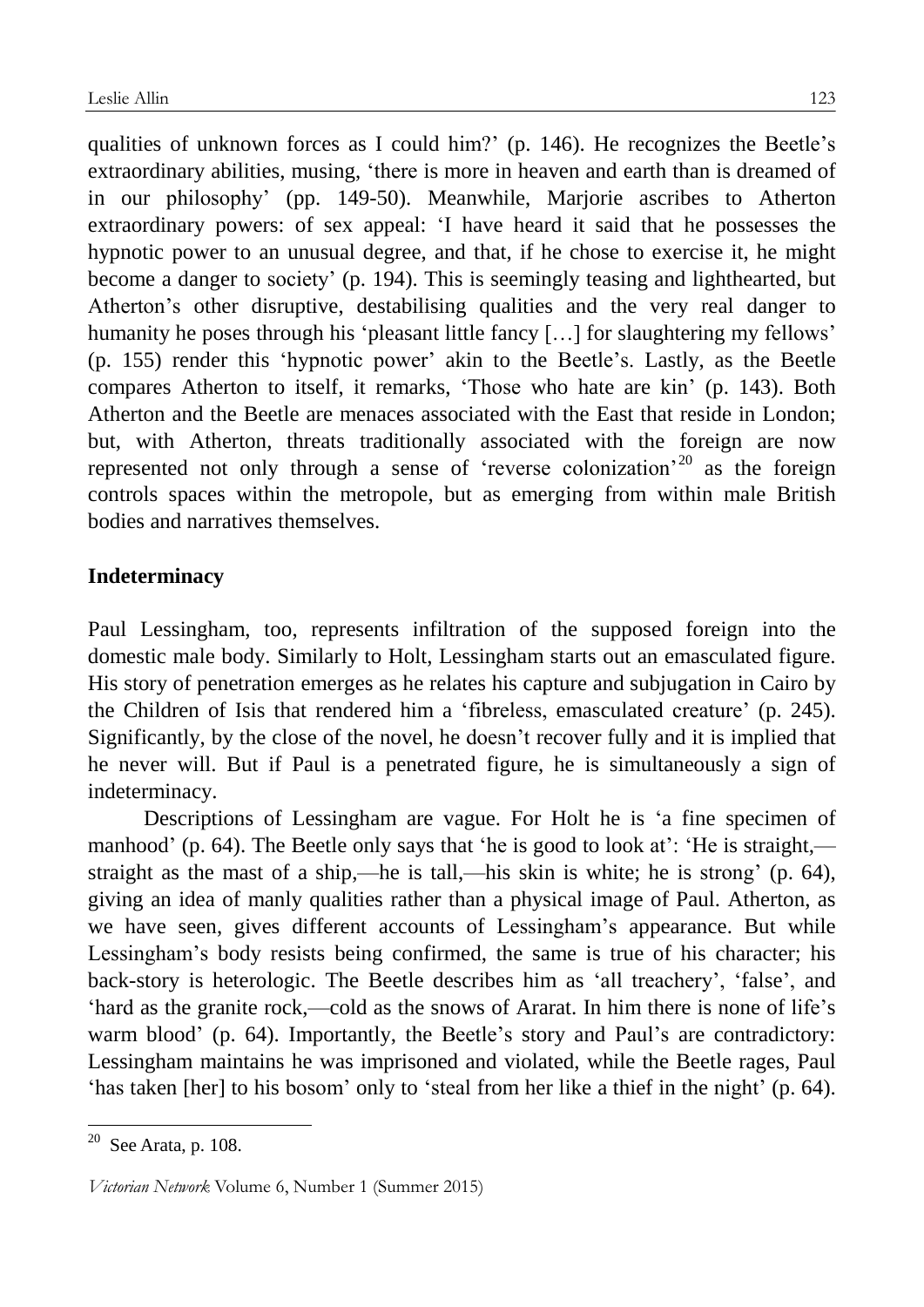Holt notices in the Beetle's reflections 'a note of tenderness,—a note of which I had not deemed him capable' (p. 64). Meanwhile, for Marjorie, Paul is 'stronger, greater, better even than his words' (p. 187). And then again for Sydney, Paul is an empty person: 'If you were to sink a shaft from the crown of his head to the soles of his feet, you would find inside him nothing but the dry bones of parties and politics'  $(p. 97)^{21}$ This typifies the insubstantiality of both Paul's character and body; he's secretive, reticent, and very keen on hiding his past from Marjorie (p.251). No interiority for Paul is offered: glimpses of his internal state are only provided through the lenses of other characters. And what these characters seem to know of him is only what 'all the world knows' (p. 63, p. 75, p. 121, p. 158, p. 170, p. 250);  $^{22}$  a public veneer obfuscates the hidden, insubstantial private one. His presence is iconic rather than material; he is 'the god of [Holt's] political idolatry' (p. 76), while the phrase, 'The Great Paul Lessingham' (p. 75), is used repeatedly and ironically signals inadequacy. But most importantly, like the Beetle, Paul is unclassifiable and resists really being known.

What he is in fact known for is eloquence, which is his own means of enchanting. Even Atherton is won over by Lessingham's speech in parliament; it is his rhetoric and performance rather than content, however, that are convincing. The same is true for Marjorie when she first encounters his prose: 'The speaker's words showed such knowledge, charity, and sympathy that they went straight to my heart' (p. 187). His words are the means of her enchantment, 'the first stirring of my pulses' (p. 187). Lessingham thus functions as a mesmerizer of the citizenry, being positioned alongside two other magicians in this text: Atherton and the Beetle. In this way, Marsh argues that the authenticity of narrative and narrative forms are limited by instabilities and contradictions highlighted by the foreign threat but exemplified within British male narratives themselves.

The narrative instability that emerges upon a closer examination of the representation of Paul's performance is reflected in his bodily discomposure. The Beetle predicts early in Holt's narrative that Paul's body will violently dissolve: 'he shall be ground between the upper and the nether stones in the towers of anguish, and all that is left of him be cast on the accursed stream of the bitter waters' (p. 87). This does, in a sense, unfold, from the notional internal ruptures of the parliamentarian's invented 'local lesion', offered as an explanation for Paul's ostensible reliving of past

<u>.</u>

<sup>&</sup>lt;sup>21</sup> This anticipates Marlow's description of the brick maker, the 'papier-mâché Mephistopheles' in Joseph Conrad's *Heart of Darkness*, ed. Robert Kimbrough (New York: W.W. Norton and Company, Inc., 1963), as hollow: 'it seemed to me that if I tried I could poke my forefinger through him, and would find nothing inside but a little loose dirt, maybe', p. 26.

<sup>&</sup>lt;sup>22</sup> 'what is known to all the world', p. 250.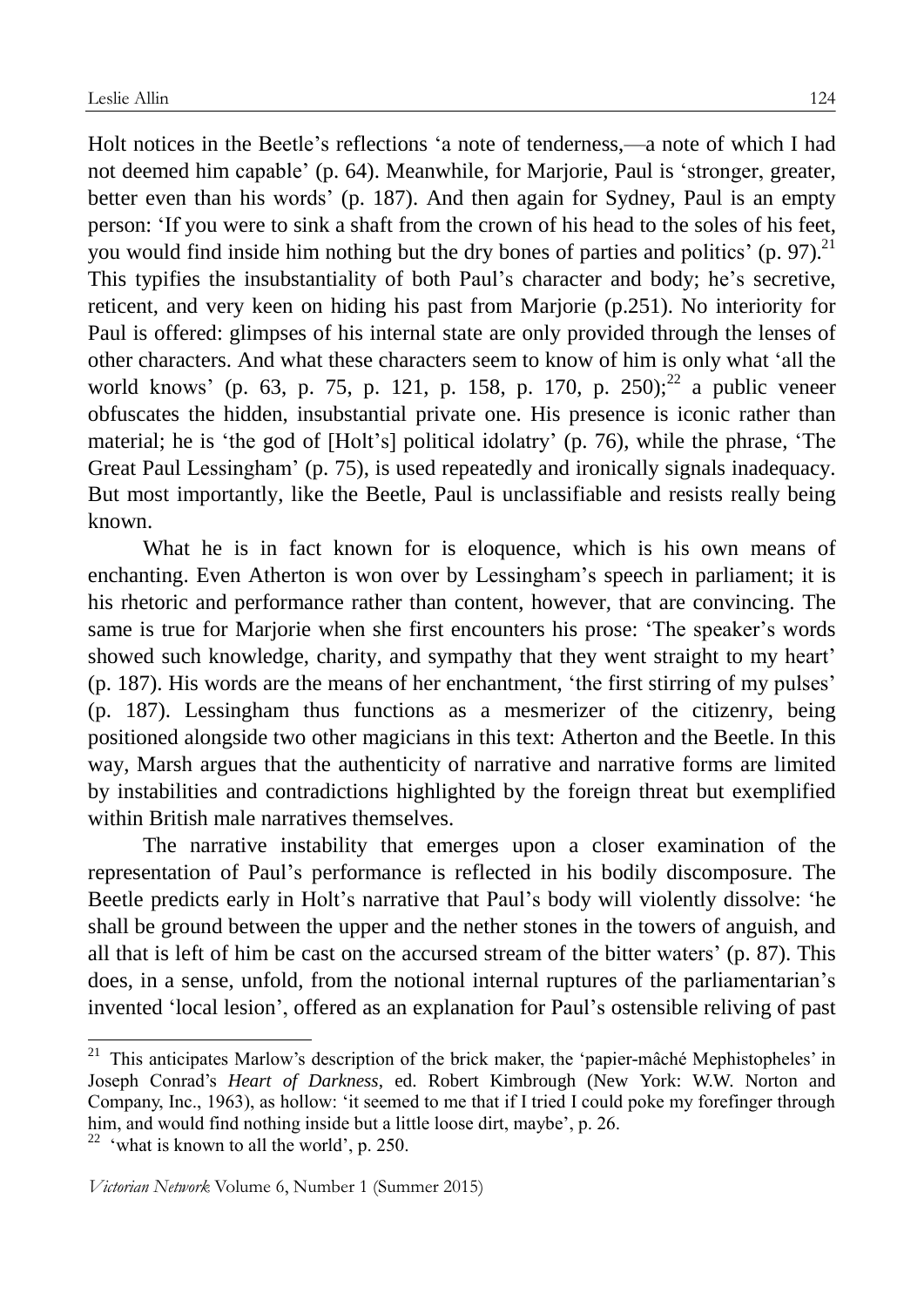trauma inflicted by the Beetle (p. 115), to the crumbling that Detective Champnell witnesses: 'I was conscious of his pallid cheeks, the twitched muscles of his mouth, the feverish glitter of his eyes […] The mental strain which he had been recently undergoing was proving too much for his physical strength' (p. 292). Importantly, Lessingham's physical weakness is linked to the untrustworthiness of his narrative, which, as I argue below, also threatens to fold in on itself. As the novel moves on to the detective's account, it intensifies its argument that if these gendered bodies are shown to be unstable and grotesque, then narratives emerging from these bodies are also frighteningly unstable.

### **Grotesque Narratives**

1

In considering narrative mechanisms, it is worth recognizing that the late-Victorian interest in hermeneutic method and close reading of patterns and signification<sup>23</sup> is exemplified in this novel in at least three ways. First, *The Beetle* engages with the problematic, so fundamental in detective fiction, of using information to track down truth. Secondly, it asks readers to themselves be closely attentive of narrative, not to passively imbibe it. Thirdly, it cultivates criticality in the readership by forcing evaluation of characters' discernment. As we have seen, these men's accounts are decidedly fallible, but it may be Paul's story of his capture in Egypt, framed by Champnell, that most destabilizes the credibility of narrative.

Paul's story about his captivity in Egypt at the hands of the Priestess of Isis is not a cleanly enclosed, complete, or contained story: he rambles, interrupts himself with meta-narrative reflections, and refers back to the present moment, disrupting boundaries of time and locations of the present. These incisions into his narrative are frequent: 'You will smile,—I should smile, perhaps, were I the listener instead of you' (p. 240); 'You must forgive me if I seem to stumble in the telling' (p. 241); 'I do not, of course, pretend to give you the exact text of her words, but they were to that effect' (p. 241); 'I have hesitated, and still do hesitate, to assert where, precisely, fiction ended and fact began' (p. 242); and so on. Not only does he keep disrupting the flow of events in his tale, but he also pokes holes in its truth value: in other

 $23$  See Arata's discussion of the emergence of the figure of the 'professional reader' and social interest in practices of interpretation during the *fin-de-siècle*, pp. 3-4. D.A. Miller's analysis of the ways in which the significance of supposedly 'trifling' details began to register in late-Victorian novels is also relevant here in terms of recognizing the dynamics of disciplinary power and resistance that are at stake in the narrative of *The Beetle*. Though, in this case, the novel may be said to be disciplining its readers to be critical subjects. See *The Novel and the Police*, esp. pp. 17-32.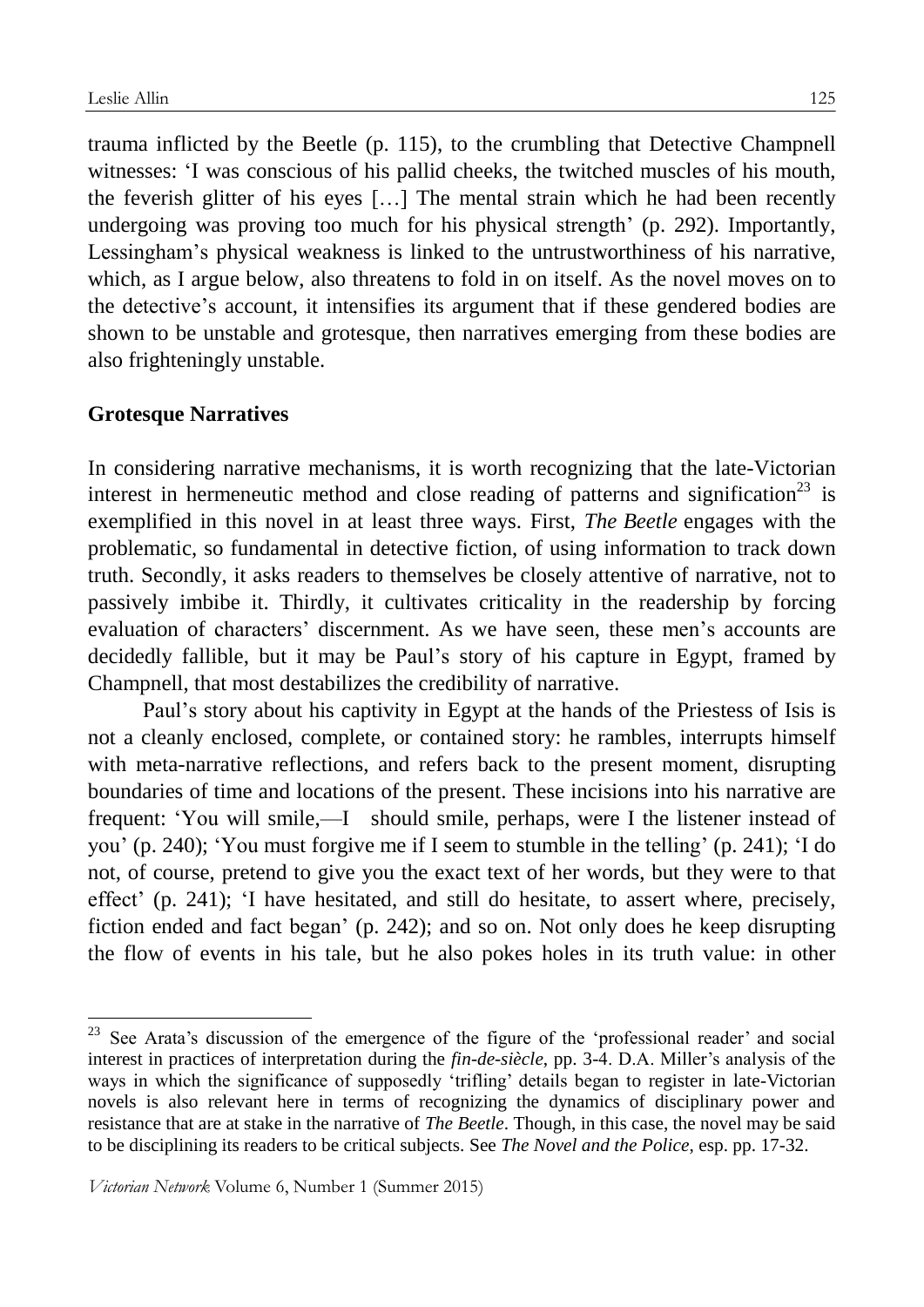words, his own methods of narration render his narrative leaky, uncertain, and unbounded. $^{24}$ 

While he is able to offer what I am arguing is a narrative in grotesque form, his mode of expression has been yet further compromised. Paul's trauma manifests itself in the inability to recognize written language, to produce it, and to speak: 'I suffered from a species of aphasia' (p. 246). When he tells his story to Champnell, he cannot utter the name of his tormentor: 'You see for yourself, Mr. Champnell, what a miserable weakling, when this subject is broached, I still remain. I cannot utter the words [Holt] uttered, I cannot even write them down' (p. 249). Significantly, this unravelling of narrative prowess is directly connected to the corporeal by being sexualised: 'The most dreadful part of it was that I was wholly incapable of offering even the faintest resistance to her caresses. I lay there like a log. She did with me as she would, and in dumb agony I endured' (p. 243). Thus, the British subject is seemingly depicted here as penetrated as a consequence of Eastern desire. However, it nevertheless appears that desire for the exotic, to be desired by the exotic, and for possession of qualities traditionally associated with the East simultaneously underlie the British imagination, as the novel's subject matter itself illustrates.

The problematic of using imagination to construct knowledge, to arrive at some concrete knowledge of the East, is central in this novel: and that is where Champnell comes in. Since he is a detective, 'it falls on him to draw together the various strands, to decipher the clues and provide a sense of closure, though […] as it turns out, this can hardly be said to happen<sup>25</sup>, for Champnell's narrative is entirely inconclusive. And in this way, Champnell's analysis of this case forces a reconsideration of the notion of writing as a concretizing power. Its ostensible function is to record and "nail down" events, but it cannot contain the disruption the Beetle instigates. Champnell's narrative fails to capture history, and it does not contribute to a stable reality; in other words, this encounter with empire refuses to be contained. Thus, while Thomas Richards argues that the imperial archive, the obsessive control of knowledge and the accumulation of data, was used to build empire, *The Beetle*, I suggest, demonstrates some considerable limitations to the solidification of knowledge through "authoritative" male writing. Indeed, Champnell's narrative, instead of providing satisfaction, explanation, and demarcation of boundaries, in fact does quite the opposite.

<u>.</u>

 $24$  As Hurley points out, Gothic works often featured narratives that were incomplete in the sense that they failed to fully explain 'reality' or describe 'thing so terrible as to resist or exceed language' (p. 13). In using incomplete narratives, Gothic texts facilitated, as *The Beetle* does here, an 'estrangement' (pp. 19-20) from epistemological foundations.

 $25$  Wolfreys, p. 26.

*Victorian Network* Volume 6, Number 1 (Summer 2015)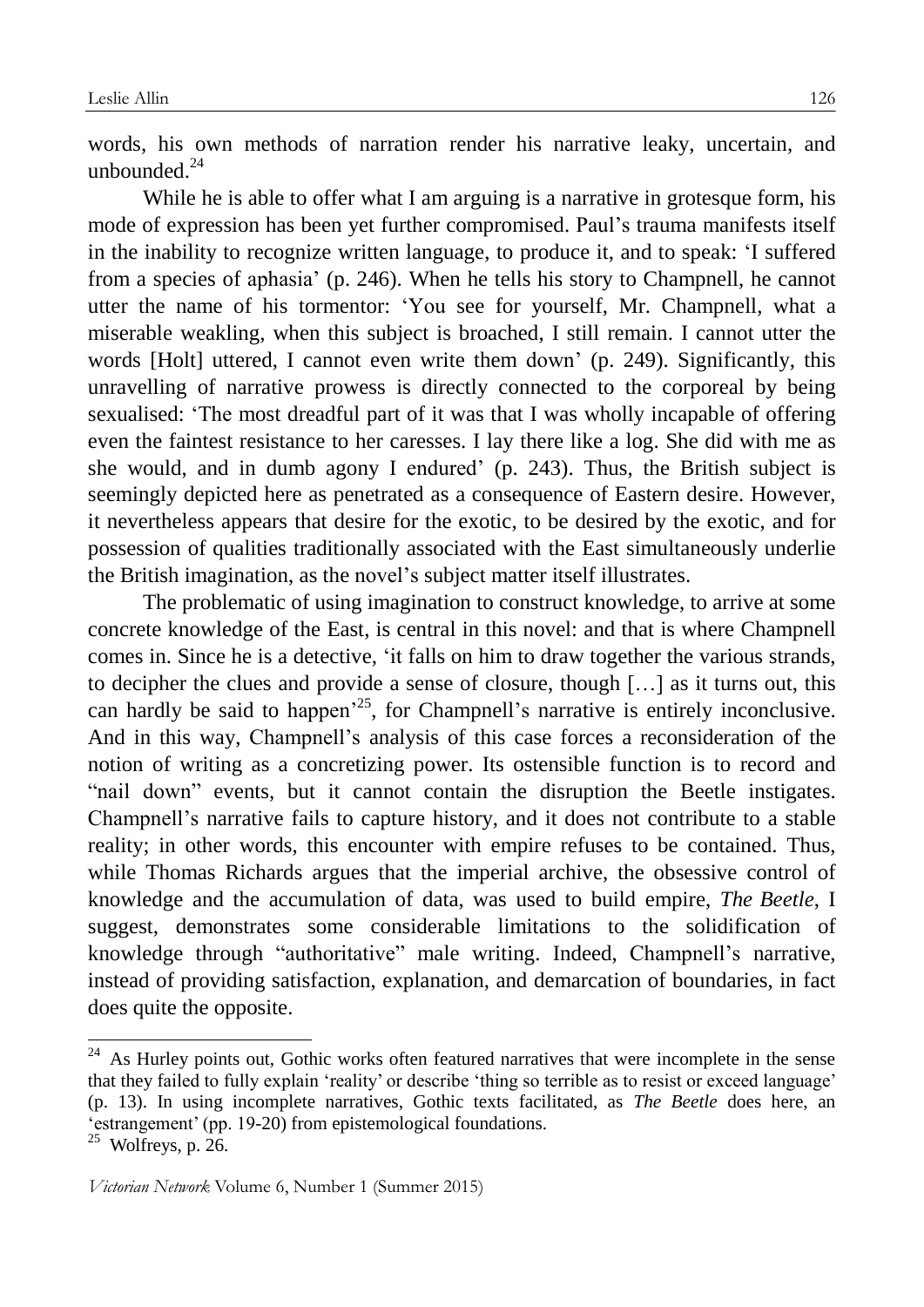Champnell's narrative, in my reading, serves two major functions. First, in terms of dealing with masculinity, it critiques *fin-de-siècle* romantic and militaristic male prowess. Second, in terms of dealing with narrative inadequacies for the project of consolidating masculinity, it illustrates leakiness and instability, profound contradictions within strategies of protection and fortification of boundaries, and the grotesqueness of fantasy and erotic experience. Detective Champnell, as an authority figure removed from both the experiences of trauma and the love triangle in which the others are involved, offers an ostensibly objective perspective that works to parody the forms of masculinity in which both Paul and Sydney attempt to indulge. Amongst a number of exchanges in which the two bumbling lovers compete through proclamations of devotion to the missing Marjorie, one stands out. As the men discover her absence at the house, Atherton and Lessingham are both dramatically indignant at the prospect of Marjorie's death. However Champnell's treatment of their lamentations undercuts the possibility of pathos by contrasting their expostulations with drier, more subdued descriptions and by illustrating the competitiveness underlying their expressions of grief. For instance, Paul establishes his dedication by threatening Sydney: 'If hurt has befallen Marjorie Lindon you shall account for it to me with your life's blood' (p. 265). Sydney then counters by bidding his own devotion: 'Let it be so [...] If hurt has come to Marjorie, God knows that I am willing enough that death should come to me' (p. 265). Enter Champnell to frame their antics: 'While they wrangled, I continued to search' (p. 265). Thus, while the lovers continue to quarrel over which of them is more dedicated to the maiden, the detective focuses on her actual rescue. Subsequently, when Marjorie's discarded garments are found, both lovers jump the gun in assuming her death and professing to avenge it. Snatching at a tress of snipped hair, Paul exclaims:

"this points to murder,—foul, cruel, causeless murder. As I live, I will devote my all,—money, time, reputation!—to gaining vengeance on the wretch who did this dead."

Atherton chimed in.

"To that I say, Amen!" He lifted his hand. "God is my witness!" (p. 265)

Champnell's use of 'chimed in' matches the register of neither Atherton's nor Paul's noble vows of retribution; instead, through its contrast, it signals to the readership to understand these declarations as melodramatic. Further, this treatment frames these men as being a bit too eager to accept that Marjorie is dead, and instead leap to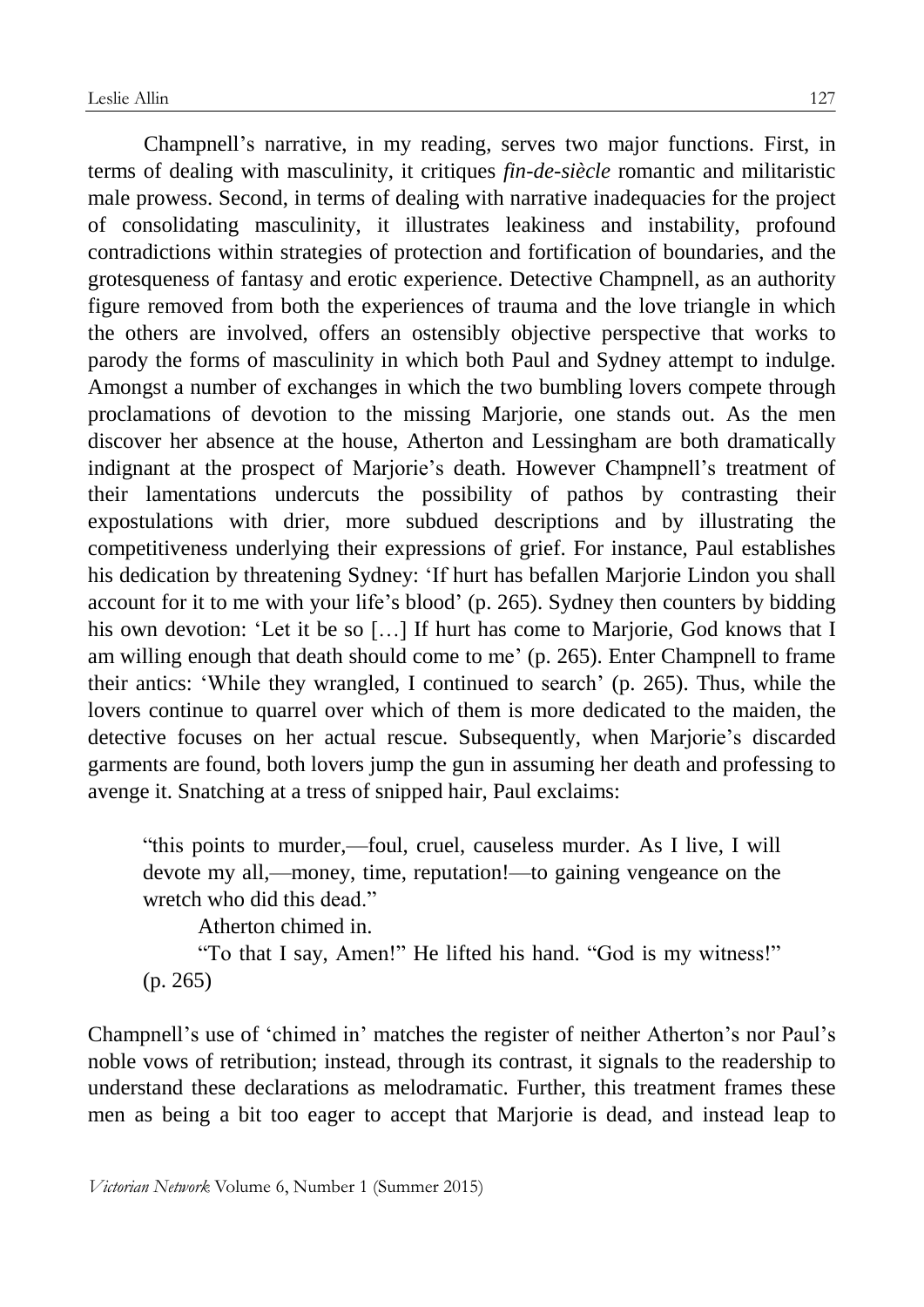establish their own nobility. In effect, Champnell's account renders them buffoons rather than fearsome avengers of Marjorie's kidnapping.

But in addition to undercutting models of masculinity in the novel, Champnell's narrative simultaneously demands critical reading practice by unraveling itself, indicating its own profound instability. Problems with Champnell's narrative go beyond his inability to wrap up the story with a clean suture or his failure to provide a complete archive of the events related; contradictions in Champnell's story demand active reading. For instance, he writes that an English boy was brought to authorities in Egypt in 'a state of indescribable mutilation' (p. 296). This continues the theme of dissolution; his body, but also his mind, had been rent, for he died 'without having given utterance to one single coherent word' (p. 297). However, this statement comes on the heels of Champnell's other note that the boy had screamed, 'They're burning them! they're burning them! Devils! Devils!' (p. 297) which, of course, includes a number of coherent words. Subsequently, Champnell insists, 'Paul Lessingham […] has ceased to be a haunted man' (p. 320). Well, almost: 'None the less he continues to have what seems to be a constitutional disrelish for the subject of beetles, nor can he himself be induced to speak of them […] there are still moments in which he harks back, with something like physical shrinking to that awful nightmare of the past' (p. 320). Thus Paul, despite Champnell's assessment, is still very much haunted.

Indeed, as the novel draws to its conclusion, more narrative problems emerge, not least significantly the perforations in the notion of authenticity. Only in the last chapter do we learn that "Paul Lessingham" is a pseudonym (p. 319). Because this is not disclosed at the start, it forces a rethinking of what we've been asked to believe all along. Furthermore, we learn that Marjorie's narrative was written during a period of madness; 'she was for something like three years under medical supervision as a lunatic', and then her 'restoration […] was a matter of years' (p. 319). This undoubtedly colours the reliability of her story. Even Champnell cannot offer a particularly reliable account, as it is 'several years since I bore my part in the events which I have rapidly sketched' (p. 319). As for Holt's narrative, it is a composition of information related to Atherton (who we can only assume has been asked to provide an account at the same time Champnell and Marjorie have set theirs down: that is, many years after the fact) and Marjorie (who, as we discover only at the novel's close, has to work back across the divide of madness to recount what Holt had divulged to her [p. 321]). Further, Champnell reveals that he made the choice to present Holt's narrative as first person for aesthetic reasons rather than offering information as it was gathered: another strike against the objectivity seemingly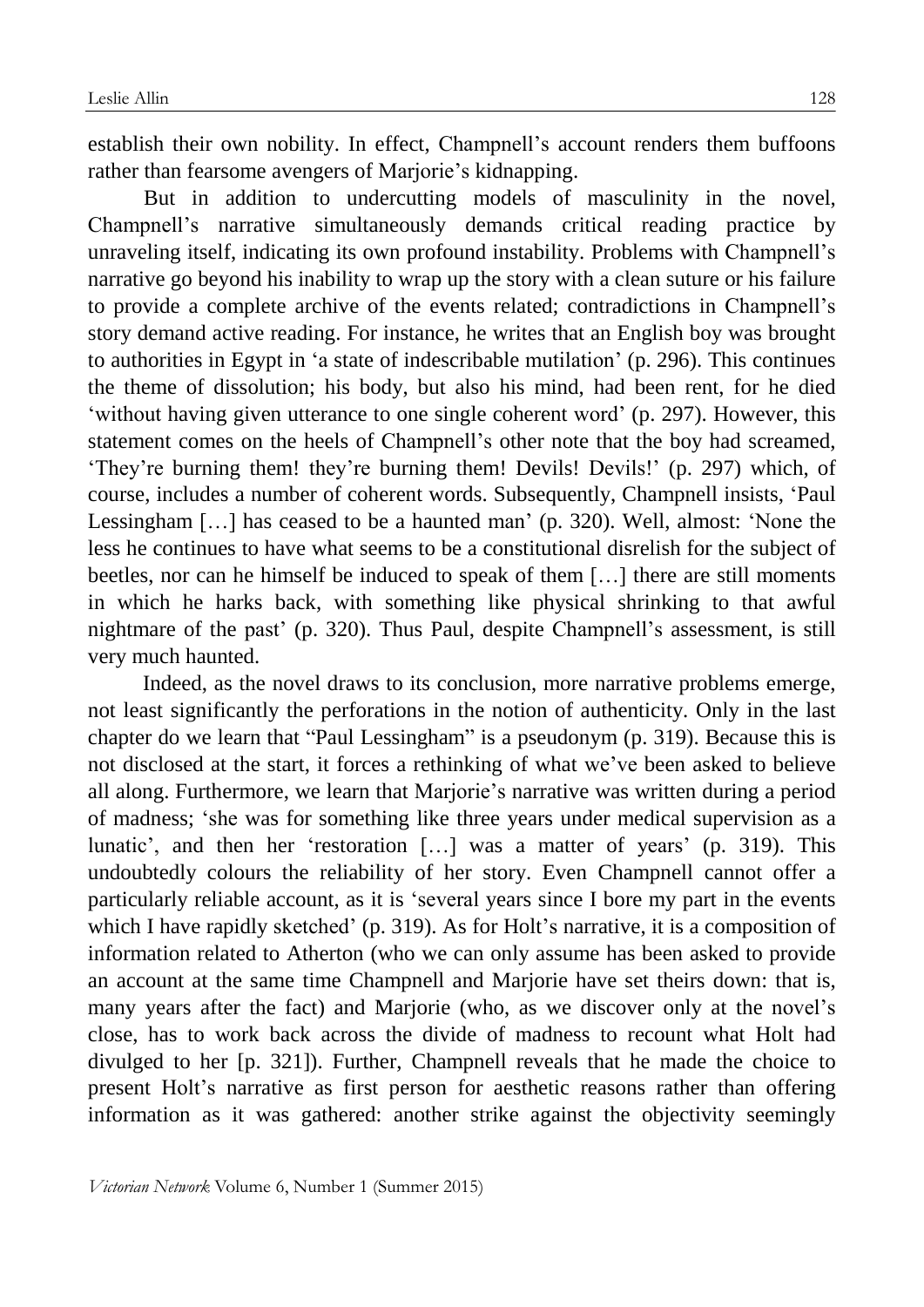claimed by this genre of multi-voiced narration. In these ways, Champnell's narrative deeply undermines itself.

But perhaps the most significant discrepancy evident in Champnell's prose is his simultaneous loathing for the foreign entity assaulting Marjorie and his fantasising about her fate. In dialogue with a larger collective imagination, the novel ostensibly depicts Eastern desires in a particular way, namely, the burning of white women and the emasculation of white men via their subjugation (and in *The Beetle's* case, rape) and consequent impotence in failing to protect said white women. Accordingly, the narratives within the novel use violence against women in order to solidify the vilification of the "Other": this process hinges on both the objectification of women's bodies, i.e. as things that experience pain and assault, and an eroticization of torture via the circuitous route of the lusty foreigner. These violent erotics are expressed both in idea and in form, as Champnell's reverie illustrates. When Paul queries, 'what must this wretch have done to her? How my darling must have suffered', Champell muses, 'That was a theme on which I myself scarcely ventured to allow my thoughts to rest' (p. 293). But he does:

The notion of a gently-nurtured girl being at the mercy of that fiend incarnate, possessed […] of all the paraphernalia of horror and dread, was one which caused me tangible shrinkings of the body. Whence had come those shrieks and yells, of which the writer of the report spoke, which had caused the Arab's fellow-passengers to think that murder was being done? What unimaginable agony had caused them? What speechless torture? And the 'wailing noise,' which had induced the prosaic, inundated London cabman to get twice off his box to see what was the matter, what anguish had been provocative of that? The helpless girl who had already endured so much, endured, perhaps, that to which death would have been preferred!—shut up in that rattling jolting box on wheels, alone with that diabolical Asiatic, with the enormous bundle, which was but the lurking place of nameless terrors, what might she not, while being borne through the heart of civilized London, have been made to suffer? What had she not been made to suffer to have kept up that 'wailing noise'? (p. 293)

No new information is given here, the details were conveyed in the reports received. Champnell lingers here for emphasis.<sup>26</sup> The idea of suffering is reiterated through

<sup>&</sup>lt;sup>26</sup> Vuohelainen recognizes that '*The Beetle* dwells excessively, even titillatingly, on the unseen

*Victorian Network* Volume 6, Number 1 (Summer 2015)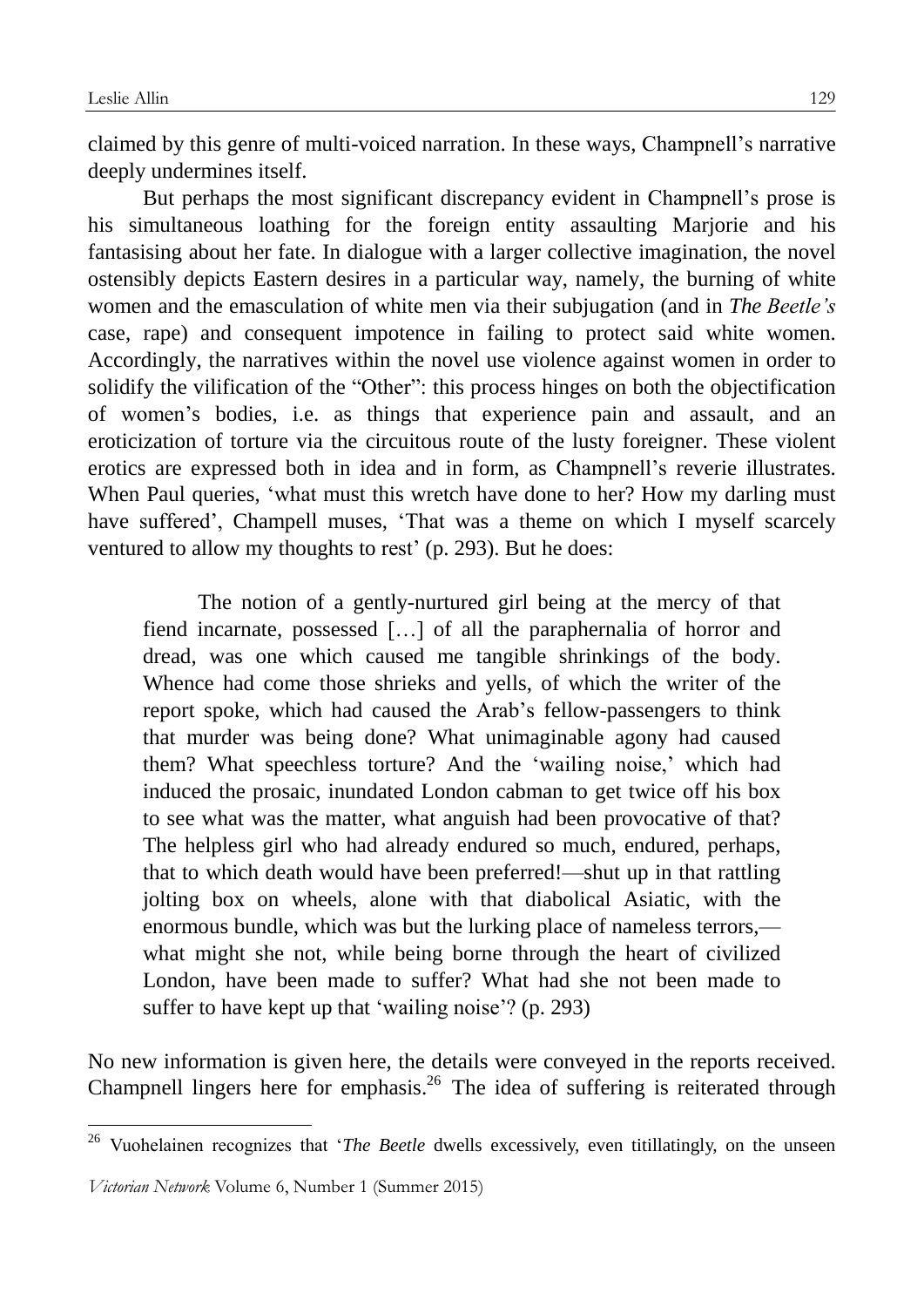references to 'horror,' 'dread', 'torture', 'agony,' 'endured,', 'anguish', and so on, and is emphasized through sensory language such as "shrieks," 'yells', and 'wailing', and kinetic signifiers like 'rattling',. 'jolting' and 'tangible shrinkings of the body.' This impact on the body is significant: Champnell physically feels the effects of the assault he is conceiving, and the implication is that, due to this process of reading sensational language, a parallel dynamic between the reader and the text occurs. This reverberation is specific: Champnell's rendition emphasizes penetration, not only in terms of resonances throughout his body. In addition to the phallic connotations of the 'enormous bundle, which was but the lurking place of nameless terrors', the idea that 'the helpless girl' suffers as she is 'borne through the heart of civilized London' suggests an ultimate invasion of the nation, a transgression that is augmented by the fact that England seems powerless to protect its 'own flesh and blood' in its own capital (p. 298). Yet what enables Marjorie's violation is the gender slippage that the Beetle instigates. In addition to its own gender being ambiguous, the creature also disguises Marjorie as a man. In-so-far as her body occupies both male and female positions simultaneously, the novel asks its readers to imagine sexual assault against both sexes. Similarly, when Paul lies hypnotized in the Cairo den, his own subjugation is imbricated with his witnessing of 'a young and lovely Englishwoman [...] outraged, and burnt alive, while I lay there helpless, looking on' (p. 244). The rape of the white woman is thus simultaneously the rape of the English man, both because of his inability to safeguard her and because of the way the assault on Marjorie-as-man resonates with previous ones on other hypnotized male bodies. And on yet another level, masculinity gets perforated: if the Beetle and Marjorie can perform passable masculinity, then not only have women in a sense permeated maleness, but also maleness becomes uprooted from essential ontological categorization.

Alongside this penetration of the supposedly invulnerable body emerges the penetration of the supposedly invulnerable mind. While Sydney resists mesmerism, Holt and Paul intimate that their defenselessness is rooted in physical weakness. Champnell, the rational private detective, would seem to possess the most impenetrable faculties; so why does he let his imagination run away with him as he pictures sexual assaults within the cab, despite his professions to resist doing so?

The narrators emphatically state that they do not know what happened in Cairo, or possess solid evidence about the burnings, tortures, outrages, and mutilations. Lessingham admits he is never sure if he imagined it, while Atherton confesses,

horrors that take place inside the train compartment and the public cab' (p. 31); but Champnell's role in their narration is crucial.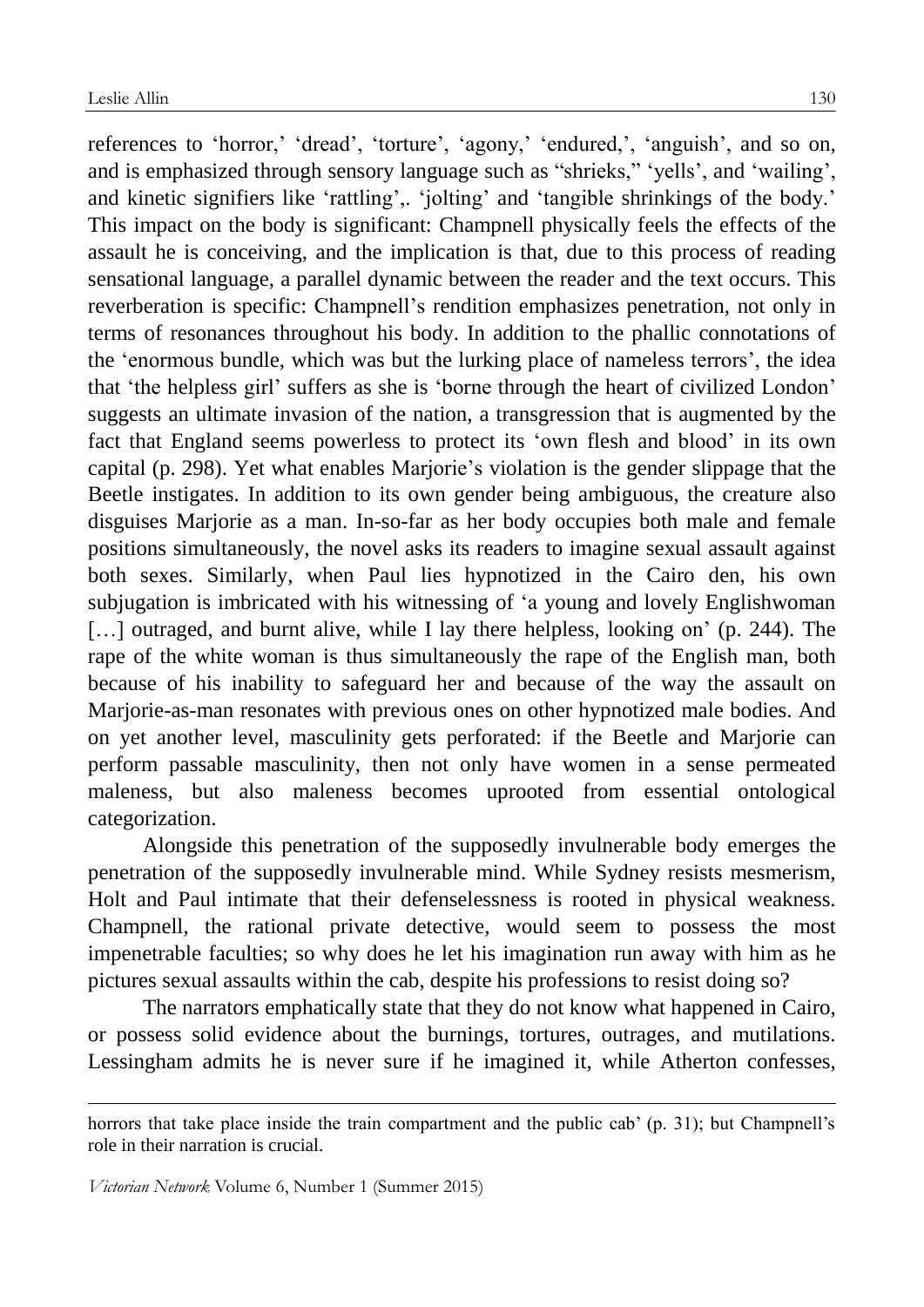'Were I upon oath, […] I should leave the paper blank' (p. 149). Meanwhile, the possibility of fancy underpins Champnell's imaginative exploration of horrors currently under discussion. Thus, the violent fantasies considered in this novel are rooted in the minds of these male characters and in the circulation of their narratives. Indeed, this is the very function the novel itself, as cultural artefact, fulfils. Crucially, as this passage illustrates, the central focus of violence is not Marjorie herself as an individual, but English women in general. Champnell thinks of her not as *that* gentlynurtured girl, but as '*a* gently-nurtured girl': she stands in for all white women of a certain class and nationality. Similarly, the victim in Paul's story is a random 'young and lovely Englishwoman' (p. 244) ,a generic female body that suffers, while the women in the youth's story are just nameless 'members of a decent English family'  $(p. 295)$ .<sup>27</sup> Finally, we learn explicitly that the offending cult seems to prefer 'white Christian women, with a special preference, if they could get them, to young English women' (p. 297). For Champnell, Marjorie is an abstraction and the notion of her suffering is rooted in a larger titillating fantasy that produces a sensual reaction: 'The blood in my veins tingled at the thought' (p. 298). Yet this fantasy is equally about male subjugation: in various ways, their mental, physical, and narrative powers are penetrated and rendered grotesque.

This idea of narrative grotesqueness suggests a dark function of late-Victorian popular fiction. Popular literature and its circulation plays out, through textual representation, the very stereotypes of Eastern desires they construct. In other words, what *The Beetle* shows us is that literature depicting these desires can itself enact them. Thus, writing becomes a profoundly destabilizing force because it reveals this and thus tracks the process of masculinity's disruption. If the Beetle commits violence directly, and Paul and Champnell enact it conceptually, then writers can similarly do violence by conjuring visions of women as primarily objects of abuse and sacrifice: and in this, women as individual identities are sacrificed in literature to the production and circulation of fantasy. They become reduced to beings that suffer. This process highlights the dependence of sexual energies on literature that activates fantasies about the East. In this way, British writing that betrays anxiety about penetration from the East in actuality demonstrates a kind of self-penetration, being from the start a leaky body continuously circulating and recirculating different forms of violent fantasy.

Thus, Champnell's narrative is not only unstable because of factual insufficiencies; it is grotesque in the sense that it transcends the ostensible boundary

 $27$  I would argue that their brother's disfigurement is bound up with his inability to either save them or to adequately narrate the story of what happened to them.

*Victorian Network* Volume 6, Number 1 (Summer 2015)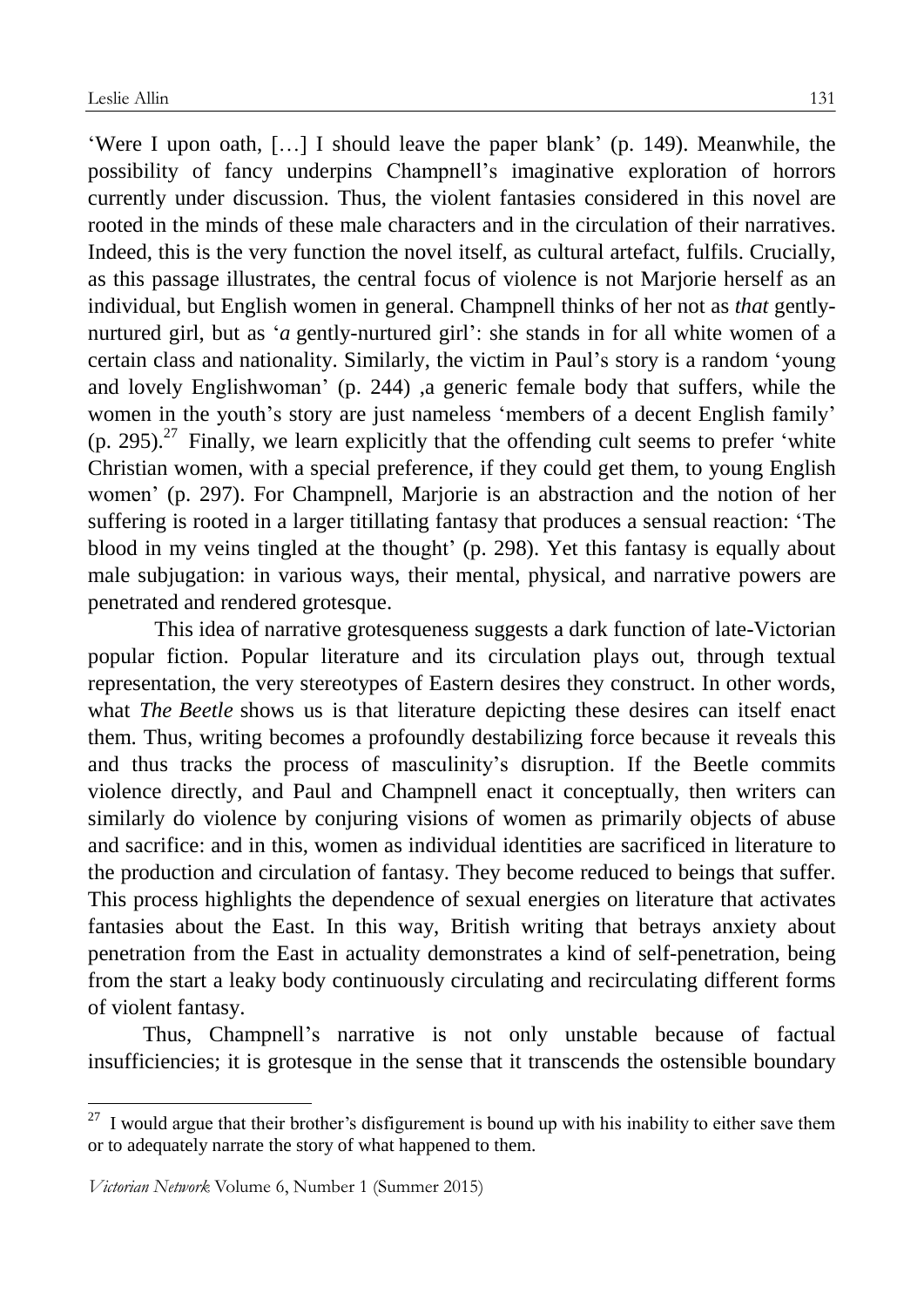between text and reader via the vehicle of what Arata identifies as the erotics of reading, and the use of prose to elicit bodily excitement. If 'the act of reading is itself erotic, especially when reading takes the form of critical apprehension—with apprehension being understood in all three of its senses at once: anxiety, perception, seizure' (Arata, p. 68), then the transcendence of boundaries happens on numerous levels through erotic acts: information gathering and fantasy production within the novel (which registers as sensual experience), the process of reading popular fiction for pleasure, and various acts of critical reading. Because of this, the narratives within the novel continuously expand, leak out, shift according to interpretation and apprehension, and resonate in different bodies in diverse ways. In this reading, narrative becomes inherently grotesque and refuses to be contained within a stable body; in *The Beetle* this is especially clear. Particularly in detective fiction, the delaying of conclusions and the deferral of information parallels the experience of reading. Precise details, concrete evidence, and the final climax are all continuously postponed. In this way, *The Beetle* delays climax, with resolution being deferred even beyond the novel's conclusion.

# **Conclusion**

1

*Fin-de-siècle* Empire writing about the East is thus represented as being profoundly unstable as *The Beetle* participates in the discourse in order to underline its instabilities. Such representation is limited, as Holt asserts: 'Pen cannot describe the concentrated frenzy of hatred with which the speaker dwelt upon the name,—it was demonic' (Marsh, p. 87).<sup>28</sup> It betrays fissures in self-construction, as Holt further observes: 'In [Lessingham's] bearing there was a would-be defiance. He might not have been aware of it, but the repetitions of the threats were, in themselves, confessions of weakness' (p. 80). And it traces the circulation of unacknowledged British desires: while penetration is on one level represented as coming from the East, this novel shows that imperial narratives and the larger imaginative body of literature that fantasised about Eastern desire, unruliness, and British economic, sexual, and military vulnerability in Egypt was always already grotesque, dependent on circulations and exchanges, and continuously defied containment. That this kind of indulgence in dark sexual fantasy is shown to be "home grown" destabilizes the English narrative credibility even further. Just as Lessingham's and Champnell's

 $28$  Underscoring the inadequacy of language for representing that which exceeds extant epistemological structures is a key Gothic trope that subverts the transmission and production of knowledge. See Hurley's discussion of 'rhetorical obfuscation', pp. 13-16.

*Victorian Network* Volume 6, Number 1 (Summer 2015)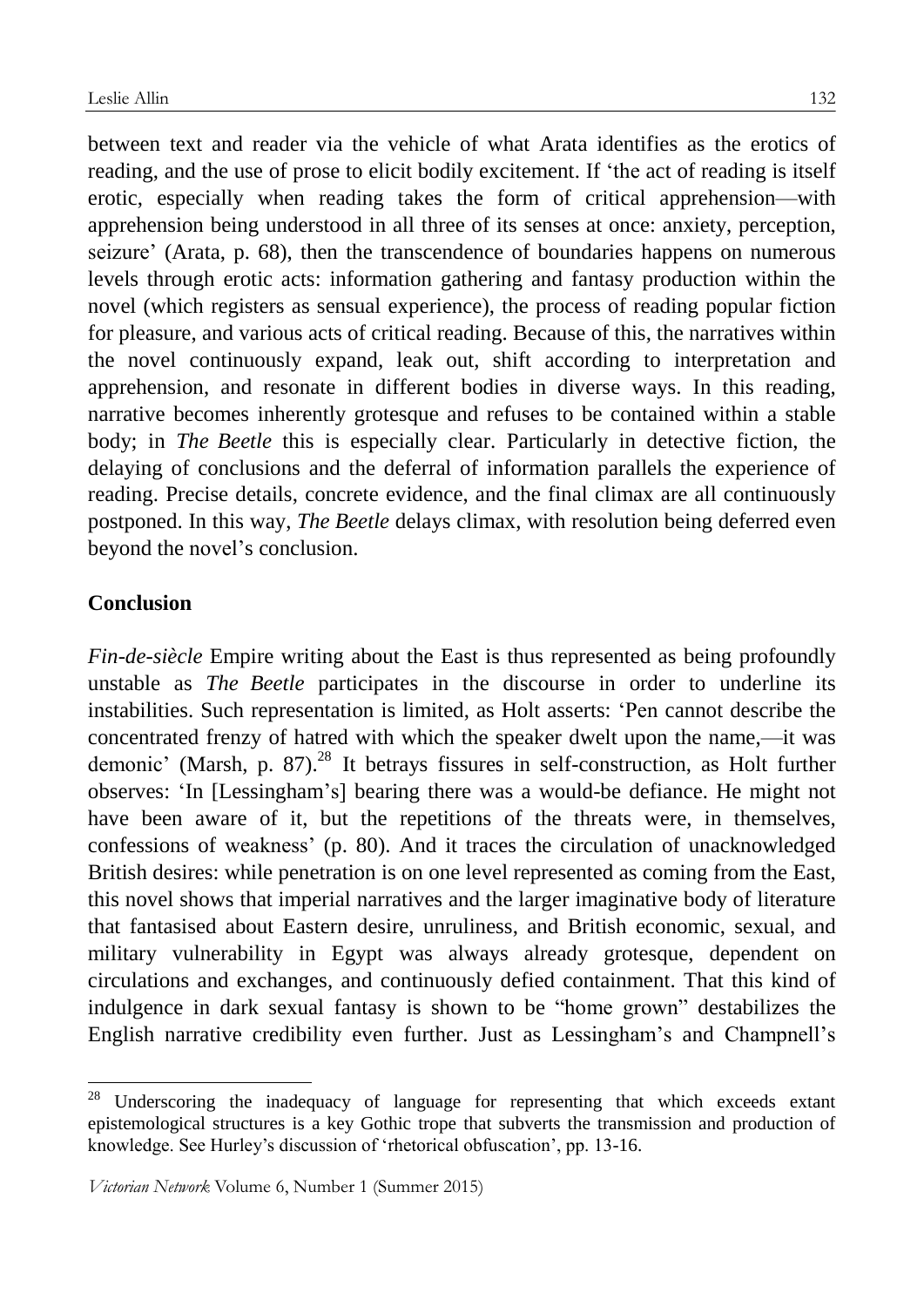fantasies of penetration are demonstrated to emerge from within their own imaginations, the fantasy of various forms of penetration by the East emerges from within the national literary body. In one sense, the Beetle's function as a destabilizing force engendering madness works as a metaphor for the inability to distinguish reality from imagination. In this, and in its disconcerting repulsiveness, the figure of the Beetle parallels the instabilities of writing, speaking, and weaving narrative; thus the confrontation with the creature brings on the dissolution of manhood since manliness and masculine prowess is in many ways understood in terms of the ability to write, make, and normalize reality. But, more crucially, it is the textual confrontation with the creature, the narrative inability to contain it, and the imperial fantasies about sexual desire and the East, that in their erotic grotesqueness threaten to engulf the reader.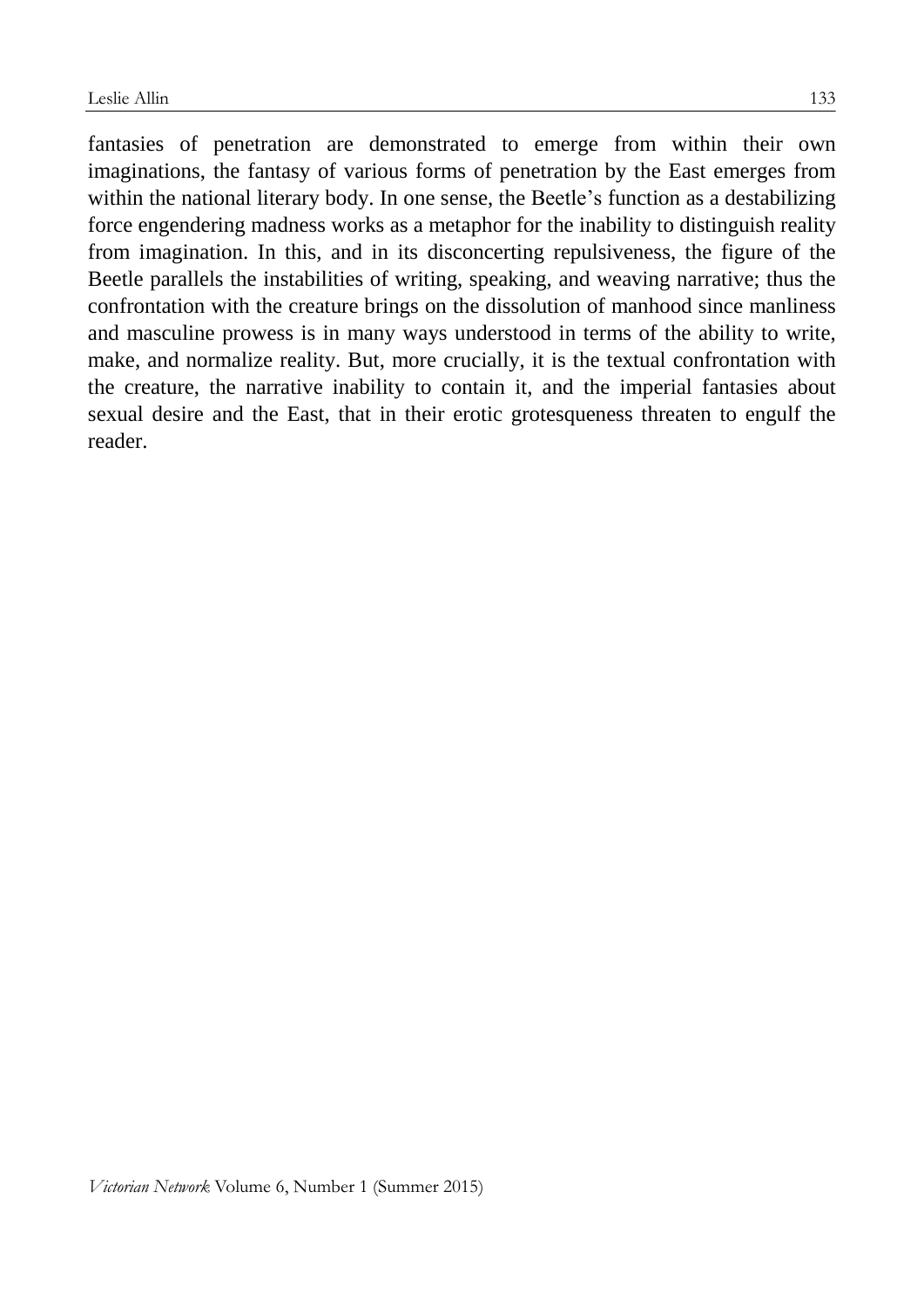### **Bibliography**

Arata, Stephen, *Fictions of Loss in the Victorian Fin de Siècle (*Cambridge: Cambridge University Press, 1996)

Bulfin, Alise, 'The Fiction of Gothic Egypt and British Imperial Paranoia: The Curse of the Suez Canal', *English Literature in Transition 1880-1920* 54:4 (2011), pp. 411-43

Buel, J.W., *Heroes of the Dark Continent: A Complete History of all the Great Explorations and Discoveries in Africa, from the Earliest Ages to the Present Time* [1889] (Freeport, NY: Books for Libraries Press, 1971)

Conrad, Joseph, *Heart of Darkness* [1902], ed. by Robert Kimbrough (W.W. Norton & Company, Inc., 1963)

Dowling, Andrew, *Manliness and the Male Novelist in Victorian Literature* (Aldershot: Ashgate, 2001)

Gilbert, Pamela K., *The Citizen's Body: Desire, Health, and the Social in Victorian England* (Columbus: Ohio State University Press, 2007)

Grosz, Elizabeth, *Volatile Bodies: Toward a Corporeal Feminism* (Bloomington: Indiana University Press 1994)

Hurley, Kelly, *The Gothic Body: Sexuality, Materialism, and Degeneration at the Fin de Siècle,* (Cambridge: Cambridge University Press, 2004)

\_\_\_\_\_\_\_\_\_\_\_\_,''The Inner Chambers of All Nameless Sin': *The Beetle*, Gothic Female Sexuality, and Oriental Barbarism', in *Virginal Sexuality and Textuality in Victorian Literature,* ed. by Lloyd Davis (Albany: New York Press, 1993), pp. 193- 213

Jones, Anna Maria, 'Conservation of Energy, Individual Agency, and Gothic Terror in Richard Marsh's *The Beetle*, or, What's scarier than an ancient, evil, shapeshifting bug?', *Victorian Literature and Culture* 39:1 (2010), pp. 65-85